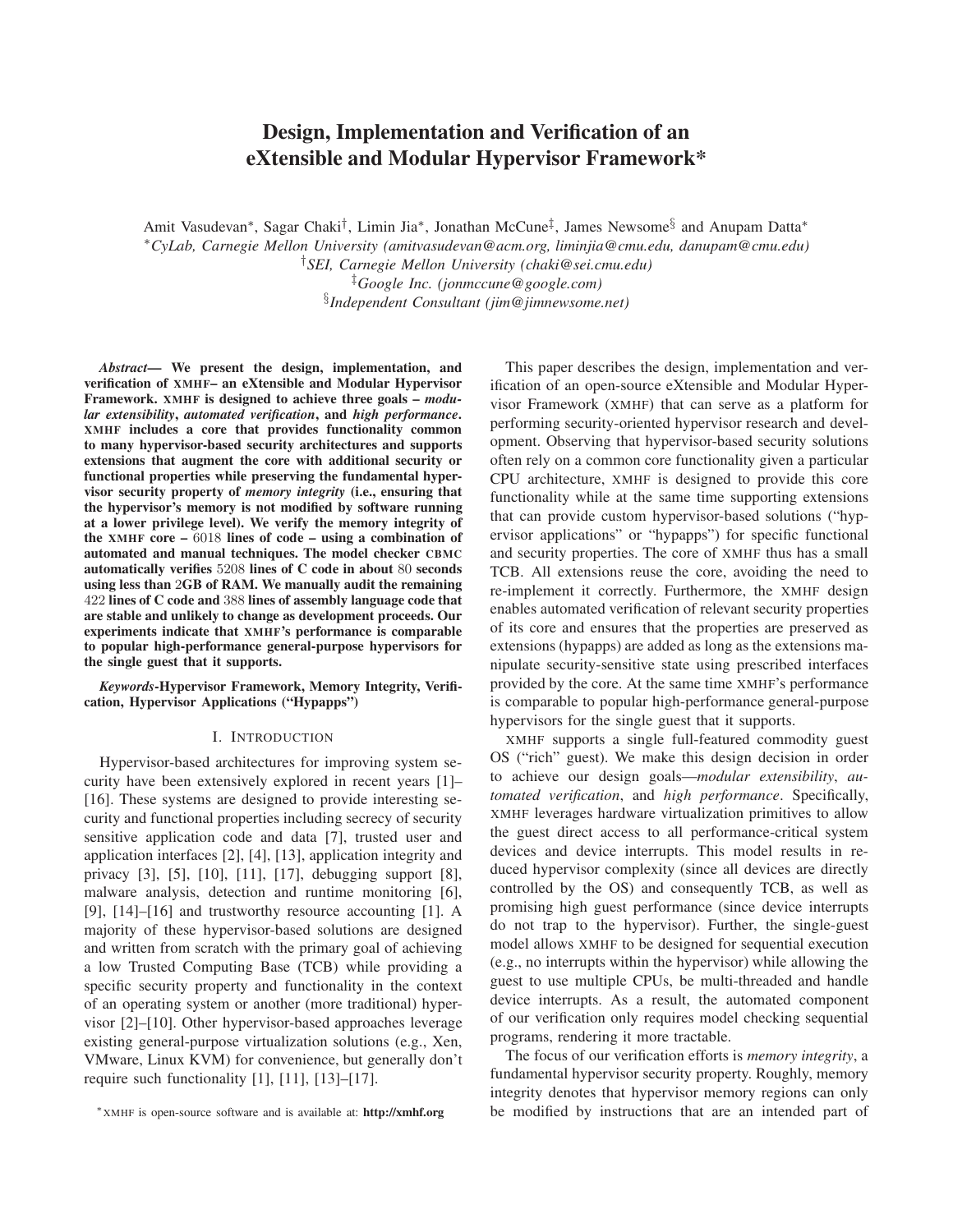the hypervisor. Without memory integrity, portions of the hypervisor that manage the isolation of memory pages are open to malicious modifications, thereby allowing one guest to modify the code or data of another guest or the hypervisor itself. Memory integrity is therefore essential for realizing other important security goals of the hypervisor and hypapps, such as data secrecy and availability of the hypervisor as well as guests.

We call our design methodology DRIVE – "Designing hypervisors for Rigorous Integrity VErification". DRIVE is composed of a set of hypervisor properties and system invariants. The hypervisor properties entail the invariants, which in turn imply the hypervisor's memory integrity. Some of the properties and invariants are guaranteed by the hardware and the system architecture, while others are discharged via automated verification. DRIVE makes explicit which (properties and invariants) must be verified, which are assumed and which are guaranteed. Thus, DRIVE enables a synergy between architecture and automated analysis to ensure hypervisor memory integrity.

There have been several efforts to verify security-relevant properties of hypervisor systems [18]–[21]. However, these approaches rely on theorem proving, and are less automated. In addition, they are not focused on designing the target hypervisor in a way that reduces re-verification efforts upon changes to its implementation. XMHF is architected such that the portions requiring manual re-auditing are small, stable and unlikely to change as development proceeds. We emphasize automated verification of the portions of the XMHF code base that are subject to change as development proceeds, e.g., guest event handling and new hypapps. Compared to existing efforts, XMHF allows verification during its development. This fulfills the design goal of XMHF to serve as a framework on which developers build their specific hypapp(s) without sacrificing memory integrity.

The XMHF implementation currently supports both Intel and AMD x86 hardware virtualized platforms and is capable of running unmodified legacy multiprocessor capable OSes such as Windows and Linux. The XMHF core has a TCB of 6018 SLoC, and its performance is comparable to popular high-performance general-purpose hypervisors. We verify memory integrity of XMHF following the DRIVE methodology. Most of the DRIVE verification conditions are discharged using the software model checker CBMC [22]. Out of the 6018 lines of code that comprise the XMHF core, CBMC automatically verifies 5208 lines in about 80 seconds using less than 2GB of RAM. We manually audit the remaining 422 lines of C code and 388 lines of assembly language code which we anticipate to remain mostly unchanged as development proceeds. The manual audits include constructs that CBMC cannot verify, including loops that iterate over entire page tables, platform hardware initialization and interaction, and concurrent threads coordinating multiple CPUs that are challenging for current model-checkers.

We list the contributions below, which also serves as a roadmap to the paper:

- We present the DRIVE methodology for designing, developing, and verifying hypervisor *memory integrity* (§III).
- We design and implement XMHF, a hypervisor framework based on DRIVE which supports modular development of future hypapps (§IV).
- We verify the memory integrity of the XMHF runtime implementation using DRIVE, and show how to discharge the DRIVE verification conditions on XMHF using the software model checker CBMC [22] (§V).
- We carry out a comprehensive performance evaluation of XMHF (§VI).

## II. GOALS, BACKGROUND AND ATTACKER MODEL

#### *A. Modular Development and Verification*

Our overarching goal is to create a hypervisor framework that promotes *development* of custom hypapps, while simultaneously allowing *verification* of security properties. We focus on verifying memory-integrity – a fundamental security property and a major component of the tamperproofness of any hypapp. This enables the development of hypapps without having to worry about the low-level infrastructure grunge or the hypervisor's memory integrity.

We strive for a minimal TCB hypervisor design that enables automatic verification of its implementation. Accordingly, we propose a *rich* single-guest execution model (§IV-A). Thus, XMHF supports only a single-guest that directly accesses and manages platform devices after initialization. XMHF consists of a core and small supporting libraries. These are extended, and leveraged, by each hypapp to implement its functionality. Our specific design goals are:

*1) Modular Core and Modular Extensibility:* The XMHF core is built in a *modular* way. It handles a set of events from the guest (e.g., hypercall, nested page-faults) using *distinct* event handlers. Each event is handled in a sequential manner, either directly by the XMHF core or handed over to a hypapp handler, which then performs the desired functionality by leveraging a set of APIs exposed by XMHF (§IV-B1). This *modular extensibility* allows a hypapp to extend XMHF to offer custom features and desired properties.

*2) Verifiability:* The rich single-guest model results in reduced hypervisor complexity (since all devices are directly controlled by the guest) and consequently TCB. Further, XMHF's *modular core* design allows independent automated analysis of the event handlers, which constitute the runtime attack surface. In particular, it enables a software model checker to ignore irrelevant code (e.g., via slicing) when verifying a particular property (§V).

*3) Performance:* The rich single-guest model promises high guest performance as all performance-critical system devices and device interrupts are directly handled by the guest without the intervention of XMHF (§VI-B).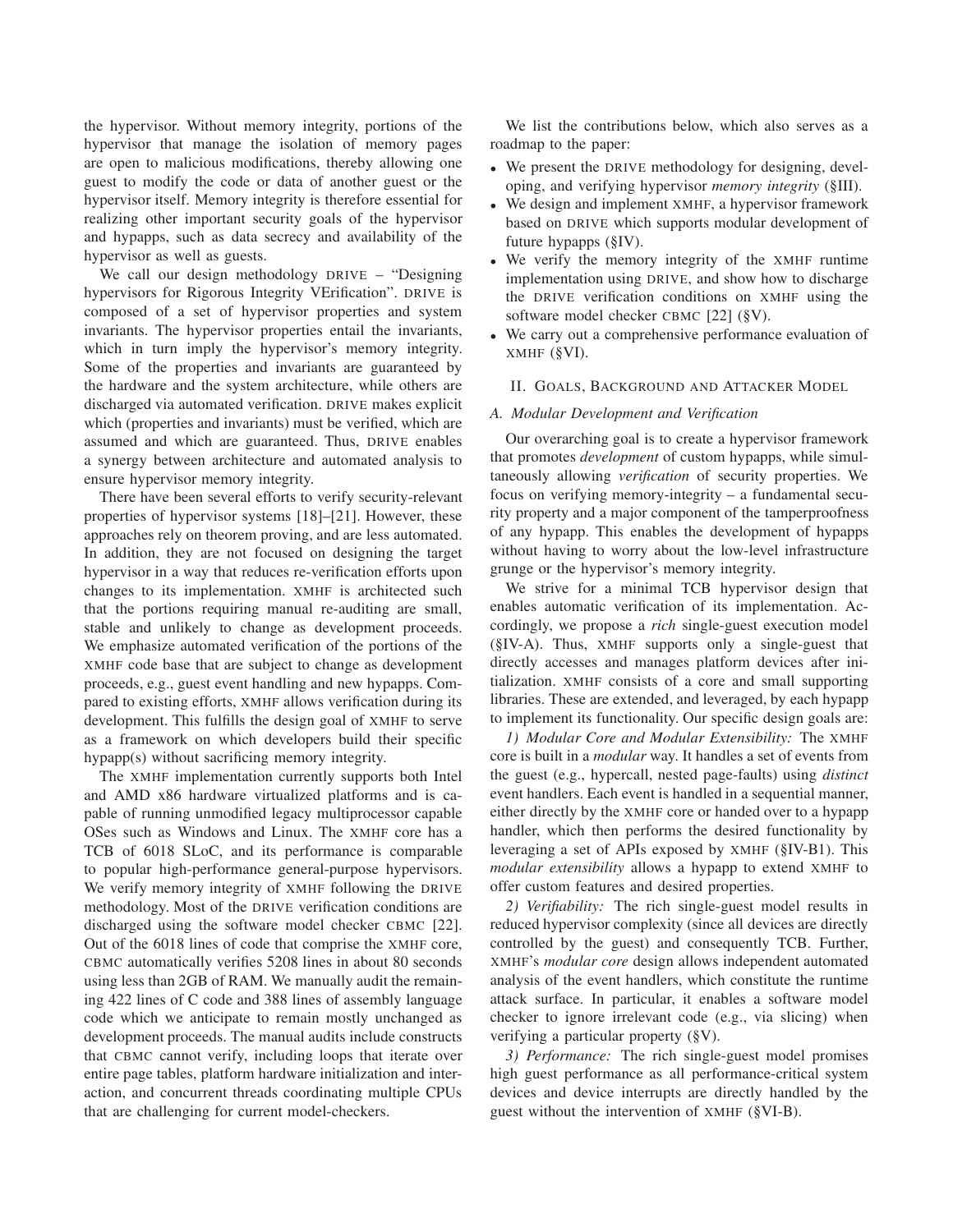## *B. Hardware Virtualization Primitives*

We focus on the following hardware virtualization primitives offered by the system platform. These primitives are supported by current x86 platforms [23], [24], and are also making their way on embedded ARM architectures [25].

- The CPU executes in two modes, each with a separate address space: (a) *host-mode* (or privileged mode) – where the hypervisor executes, and (b) *guest-mode* (or unprivileged mode) – where the guests execute.
- At system boot time, the hypervisor is able to execute a designated piece of code in complete isolation.
- At system runtime, the hardware provides mechanisms to ensure that all accesses to system memory are subjected to an access control mechanism.
- The execution state of the guest is maintained in a data structure that is inaccessible and/or access controlled from unprivileged mode.
- The hypervisor is able to associate *intercept handlers* with certain events caused by a guest (e.g., instructions, I/O operations, exceptions and interrupts). The hardware ensures that upon the occurrence of an event  $e$ , the following sequence of actions occur: (1) the execution state of the guest is saved, (2) execution is switched to host mode,  $(3)$  the intercept handler for  $e$  is executed, (4) execution is switched back to guest mode, and (5) the execution state of the guest is restored and guest execution is resumed.

## *C. Attacker Model*

We consider attackers that do not have physical access to the CPU, memory and the chipset (our hardware TCB). Other system devices and the guest constitute the attacker. This is a reasonable model since a majority of today's attacks are mounted by malicious software or system devices. An attacker can attempt to access memory either (i) during hypervisor initialization; or (ii) from within the guest and by using system devices; or (iii) via hypervisor intercept handlers triggered by the guest.

#### *D. System Assumptions*

We assume that the our hardware TCB provides the correct functionality and that the hypervisor has control flow integrity [26], i.e., the control flow during the execution of the hypervisor respects its source code. Ensuring CFI for systems software is an orthogonal challenge to verifying memory integrity. As future work, we plan to reinforce XMHF with CFI and verify its correctness. We also assume that a hypapp built on top of XMHF uses the prescribed XMHF core APIs (e.g., changing guest memory protections and performing chipset I/O) and that it does not write to arbitrary code and data. In fact, these are the only assumptions required of any new hypapp to ensure the memory integrity property of XMHF. We plan to explore modular verification of the XMHF core composed with hypapps as future work.

# III. THE DRIVE METHODOLOGY

We model the virtualized system as a tuple  $V =$  $(H, G, D, M)$ , where H is the hypervisor, G represents the guest,  $D$  represents devices, and  $M$  is the hypervisor memory containing both hypervisor code and data. Both G and D are attacker controlled. We omit the guest memory, which is separate from  $M$  and irrelevant to memory integrity, from the model. DRIVE consists of a set of properties about  $H$ , system invariants, and a proof that if  $H$  satisfies those properties then the invariants hold on all executions of V. This, in turn, implies the memory integrity of  $H$  in  $V$ .

#### *A. Hypervisor Properties Required by* DRIVE

DRIVE identifies the following six properties that restrict the hypervisor design and implementation, response to the attacker's actions, and writes to memory.

Modularity (MOD). Upon hypervisor initialization, control is transferred to a function  $init()$ . When an intercept is triggered, the hardware transfers control to one of the intercept handlers  $ih_1(), \ldots, ih_k($ .

Atomicity (ATOM). This property ensures the atomicity of initialization and intercept handling on the CPU(s). It consists of two sub-properties: ATOM*init* – at the start of  $V$ 's execution,  $init()$  runs completely in a single-threaded environment before any other code executes; ATOM*ih* – the intercept handlers  $ih_1(), \ldots, ih_k()$  always execute in a single-threaded environment.

Memory Access Control Protection (MPROT). H uses a memory access control mechanism *MacM*. All *MacM* related state is stored in M. *MacM* consists of two parts: (1)  $MacM<sub>G</sub>$  – for the guest, and (2)  $MacM<sub>D</sub>$  – for the devices.

Correct Initialization (INIT). After H's initialization, *MacM* protects M from the guest and devices. The intercept entry points into H points to the correct intercept handler.

Proper Mediation (MED). *MacM* is active whenever attacker-controlled programs execute. This implies: (1) before control is transfered to the guest  $(G)$ , the CPU is set to execute in guest mode to ensure that  $MacM_G$  is active, and (2)  $MacM<sub>D</sub>$  is always active.

Safe State Updates (SAFEUPD). All updates to system state including M and control structures of the hardware TCB (e.g., guest execution state and chipset I/O), by an intercept handler: (1) preserve the protection of M by *MacM* in guest mode and for all devices; and (2) do not modify the intercept entry point into  $H$ , and (3) do not modify  $H$ 's code.

#### *B. System Invariants*

We define two system invariants for  $V$  that imply  $H$ 's memory integrity. We say that V preserves an invariant  $\varphi$ , if when  $init()$  finishes,  $\varphi$  holds; and at all intermediate points during the execution of  $V$ ,  $\varphi$  holds. The memory invariants, denoted  $\varphi_M$ , require that M is properly protected and that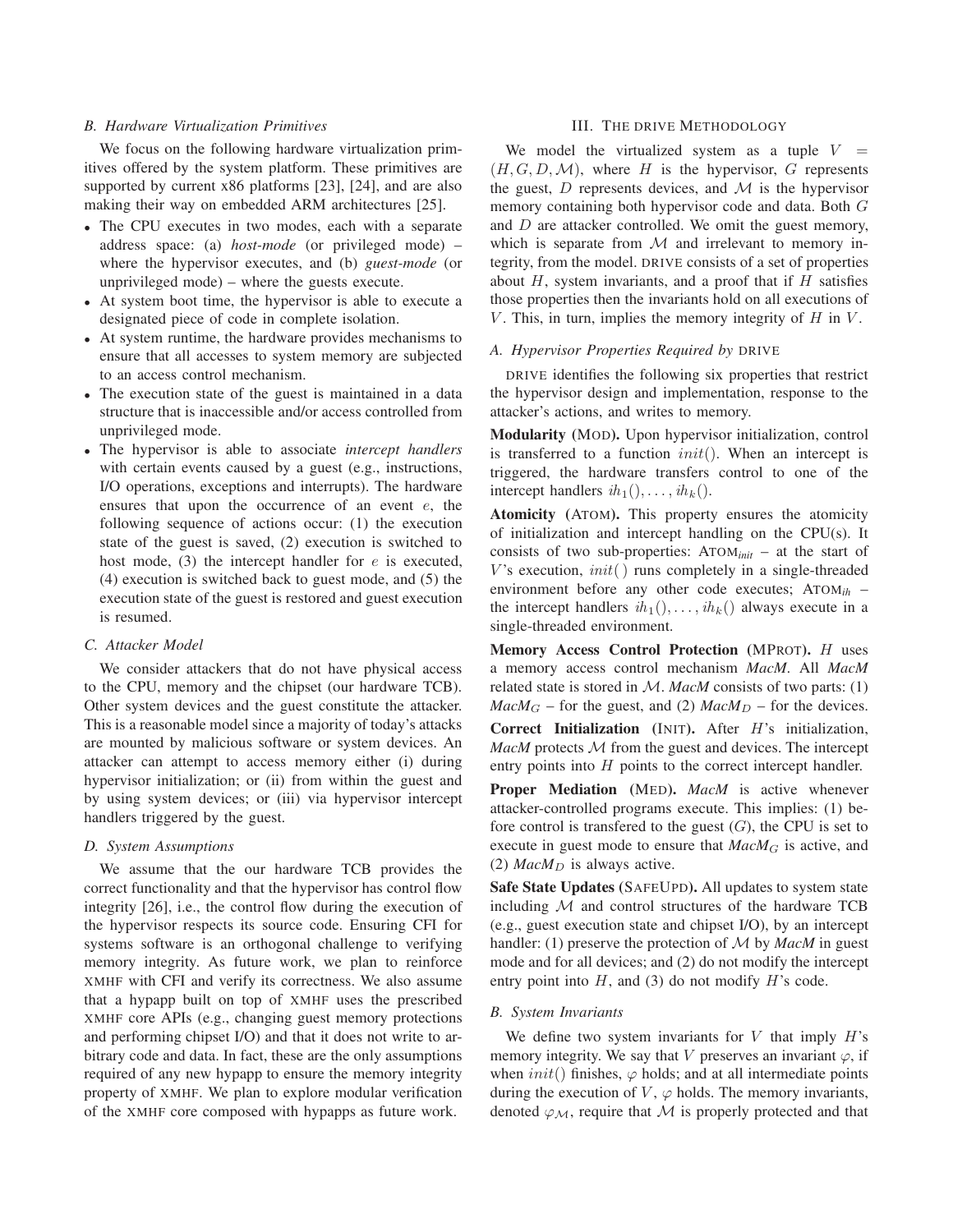both the entry point to  $H$  and the code stored in the entry point have not been modified. Invariant  $\varphi_{Med}$  requires that DMA protection has not been disabled.

 $\varphi_{\mathcal{M}}$  =  $\mathcal{M}$  is designated read-only in *MacM* and intercept i jumps to the starting address of  $ih_i($ ).  $\varphi_{Med} = MacM_D$  is always active.

Informally, ensuring that these invariants hold on all executions of  $V$  requires both  $H$  and  $G$  to preserve these invariants. The properties in Section III-A entail that H preserves the invariants. The hardware and the protections set up prior to the execution of the guest ensures that G cannot violate the invariants as well.

Based on the system invariants and DRIVE properties, we extract a sequentialized execution model for  $V$ , which makes automated verification of DRIVE properties feasible. As we discuss in Section V, we use a software model checker CBMC to verify properties of the C implementation of XMHF. CBMC assumes sequential execution, and therefore, the sequentialized execution model makes sure that using CBMC is appropriate. Properties MOD and ATOM allow  $V$ 's execution to be sequentialized assuming that the entry point from  $G$  to  $H$  remain unchanged. The first step after system power-on is initialization. Subsequently, the system executes either: (1)  $G$  (e.g., guest OS) in unprivileged mode; or (2) D (e.g., network and graphics card) and is able to perform direct memory accesses (DMA); or (3)  $H$  (e.g., intercept handlers triggered by G) in privileged mode.

Given two sequential programs f and q,  $f + q$  denotes the sequential program that non-deterministically executes either f or g (but not both), and  $f | g$  denotes the parallel composition of f and g. Both  $+$  and  $|$  are commutative and associative. We write  $f(*)$  to denote the execution of function  $f$  given an arbitrary input. The sequentialized executions of V, denoted  $Seq(V)$  is defined formally as:

$$
Seq(V) = init(*);
$$
  
while (true) { $(G + ih_1(*) + \cdots + ih_k(*)) | D$ }

## *C. Proof of Memory Integrity*

The key part of the proof is Lemma 1 stating that the hypervisor properties ensure the invariants  $\varphi_M$  and  $\varphi_{Med}$ hold at all times on all execution traces of  $V$ . In other work, we have formally modeled the program logic of V and verified Lemma 1 using a novel logic [27]. Briefly, the proof is by induction over the length of the execution trace.

Lemma 1. *If* H *satisfies* MOD*,* ATOM*,* MPROT*,* MED*,* INIT and SAFEUPD, then  $\varphi_{\mathcal{M}}$  and  $\varphi_{Med}$  are invariants of all *executions of* V *.*

Theorem 2. *If* H *satisfies* MOD*,* ATOM*,* MPROT*,* MED*,* INIT *and* SAFEUPD*, then in all executions of* V *, any write to*  $M$  *after initialization is within ih<sub>i</sub>().* 

*Proof (sketch)*: Given any write to *M*, using Lemma 1 and the property of the hardware, we know that write must occur



Figure 1. XMHF *rich* single-guest architecture. XMHF consists of the XMHF core and small supporting libraries that sit directly on top of the platform hardware. A hypapp extends the XMHF core to implement the desired (security) functionality. XMHF allows the guest direct access to all performance-critical system devices and device interrupts resulting in reduced hypervisor complexity, consequently Trusted Computing Base (TCB), as well as high guest performance. Shaded portions represent code isolated from the rich guest.

in host mode. Thus, it must be the case that the guest has exited to enter  $H$ . Using MOD and ATOM and that the entry point to  $H$  and the code of  $H$  has not been modified, we know that the write must have been called from one of the intercept handlers  $ih_i()$ .  $\Box$ 

#### IV. XMHF DESIGN AND IMPLEMENTATION

We highlight the design and implementation decisions that help make XMHF minimalistic, enable verification of DRIVE properties on XMHF's C implementation, and make automated re-verification in the process of hypapp development possible. We first discuss the *rich* single-guest execution model of XMHF, show how it enables us to achieve our design goals (§II), and provide details of its implementation. We then show how XMHF's design and implementation achieve the properties mandated by DRIVE to ensure memory integrity. The high-level design principles behind XMHF are platform independent. The XMHF implementation currently supports both Intel and AMD x86 hardware virtualized platforms, and unmodified multi-processor Windows (2003 and XP) and Linux as guests. However, XMHF design principles apply to other architectures, such as ARM, as well.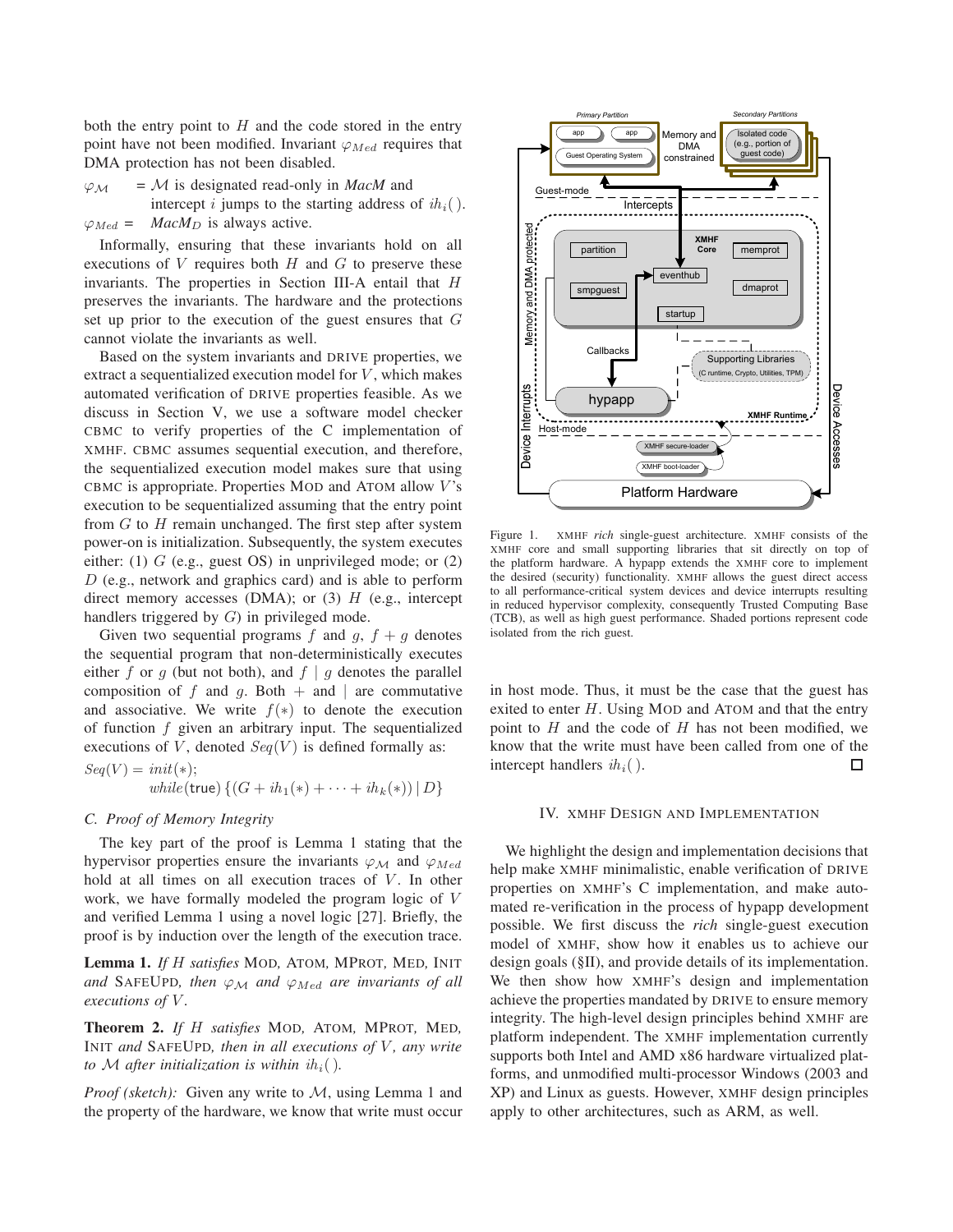# *A. Rich Single-guest Execution Model*

We design XMHF as a Type-1 (or native, bare metal) hypervisor that runs directly on the host's hardware to control the hardware and to manage a guest OS. The guest runs on another (unprivileged) level above the hypervisor. The baremetal design allows for a small-TCB and high performance hypervisor code base. Recall that XMHF consists of the XMHF core and small supporting libraries that sit directly on top of the platform hardware. A hypapp extends the XMHF core and leverages the basic hypervisor and platform functionality provided by the core to implement the desired (security) functionality (Figure 1). XMHF supports only a single-guest and allows the guest to directly access and manage platform devices. The single-guest model allows (cf. Cloudvisor [5] and Turtles [28]) its guest to be another (more traditional) hypervisor running multiple guest OSes<sup>1</sup>.

*1) Achieving* XMHF *Design Goals:* We now describe how the rich single-guest model enables us to achieve XMHF's design goals previously presented in §II.

*Modular Core and Modular Extensibility:* In the rich single-guest execution model, the hypervisor interacts with the guest via a well-defined hardware platform interface. In XMHF, this interface is handled by the XMHF core or hypapp handlers. The XMHF core and supporting libraries expose a small set of APIs that allow a hypapp to extend the XMHF core to offer custom features and security guarantees.

*Verifiability:* Since all devices are controlled directly by the guest, XMHF does not have to deal with perdevice idiosyncrasies that arise from devices that are not completely standards-compliant. In addition, XMHF does not need to perform hardware multiplexing, an inherently complex mechanism that can lead to security issues [30], [31]. This results in a small and simple hypervisor codebase. Further, the system devices (including interrupt controllers) are directly in control of the guest. Therefore, all (device) interrupts are configured and handled by the guest without the intervention of XMHF. This allows XMHF to be designed for sequential execution (i.e., no interrupts within the hypervisor) while at the same time allowing the guest to use multiple CPUs and be concurrent. The sequentialization together with the small and simple hypervisor code-base enables us to discharge DRIVE verification conditions on the XMHF code-base automatically using a software model checker (§V).

*Performance:* Since all (device) interrupts are configured and handled by the guest without the intervention of XMHF, guest performance overhead is minimal (the guest still incurs hardware memory/DMA protection overhead) and comparable to popular high-performance generalpurpose hypervisors (§VI-B).

*2) Implementation Features:* We discuss the salient implementation features of the XMHF rich single-guest execution model below.

*Prevent access to critical system devices:* Critical system devices – such as the DMA protection hardware and the system memory controller – expose their interfaces through either legacy or memory-mapped I/O. For example, Intel and AMD x86 platforms expose the DMA protection hardware through the Advanced Configuration and Power Management Interface (ACPI) and the Peripheral Component Interconnect (PCI) subsystems, respectively. With the rich singleguest model, the guest could perform direct I/O to these devices, effectively compromising the memory and DMA protections. XMHF marks the ACPI and PCI configuration space of critical system devices as *not-present* using the Hardware Page Tables (HPT) (see § IV-B3), and makes the memory-mapped I/O space of these devices inaccessible to the guest. A well-behaved guest OS should never attempt to access these regions.

*Guest memory reporting:* A native OS during its bootup uses the BIOS (INT 15h E820 interface) to determine the amount of physical memory in the system. However, with XMHF loaded, there must be a mechanism to report a reduced memory map excluding the hypervisor memory regions to the guest. If not, the guest at some point during its initialization will end up accessing the protected hypervisor memory areas, which is difficult to recover from gracefully. Currently, this causes XMHF to halt. XMHF leverages HPTs to report a custom system memory map to the guest. During initialization XMHF replaces the original INT 15 BIOS interface handler with a hypercall instruction. The XMHF hypercall handler then presents a custom memory map with the hypervisor memory region marked as *reserved* and resumes the guest.

#### *B. Ensuring Memory Integrity*

To achieve DRIVE properties, XMHF relies on platform hardware support, which includes hardware virtualization, two-level Hardware Page Tables (HPT), DMA protection, and dynamic root of trust (DRT) support. These capabilities are found on recent Intel and AMD x86 platforms. Similar capabilities are also forthcoming in ARM processor platforms [25]. While this breaks backward compatibility with older hardware, it allows XMHF's design to be much smaller and cleaner while achieving the DRIVE properties to ensure memory integrity.

*1) Ensuring* MOD*:* The XMHF core and a hypapp interact with a guest environment via an event-based interface. Unlike regular application interfaces, this event-based interface is supported by the underlying hardware and is well-defined. The XMHF core only handles a small subset of this interface and allows a hypapp to configure and handle only the required events. This reduces the interface surface and avoids unnecessary guest event traps at runtime. Nevertheless, the

<sup>&</sup>lt;sup>1</sup>This requires emulation of hardware virtualization support, which is feasible in around 1000 lines of additional code as evidenced by KVM [29].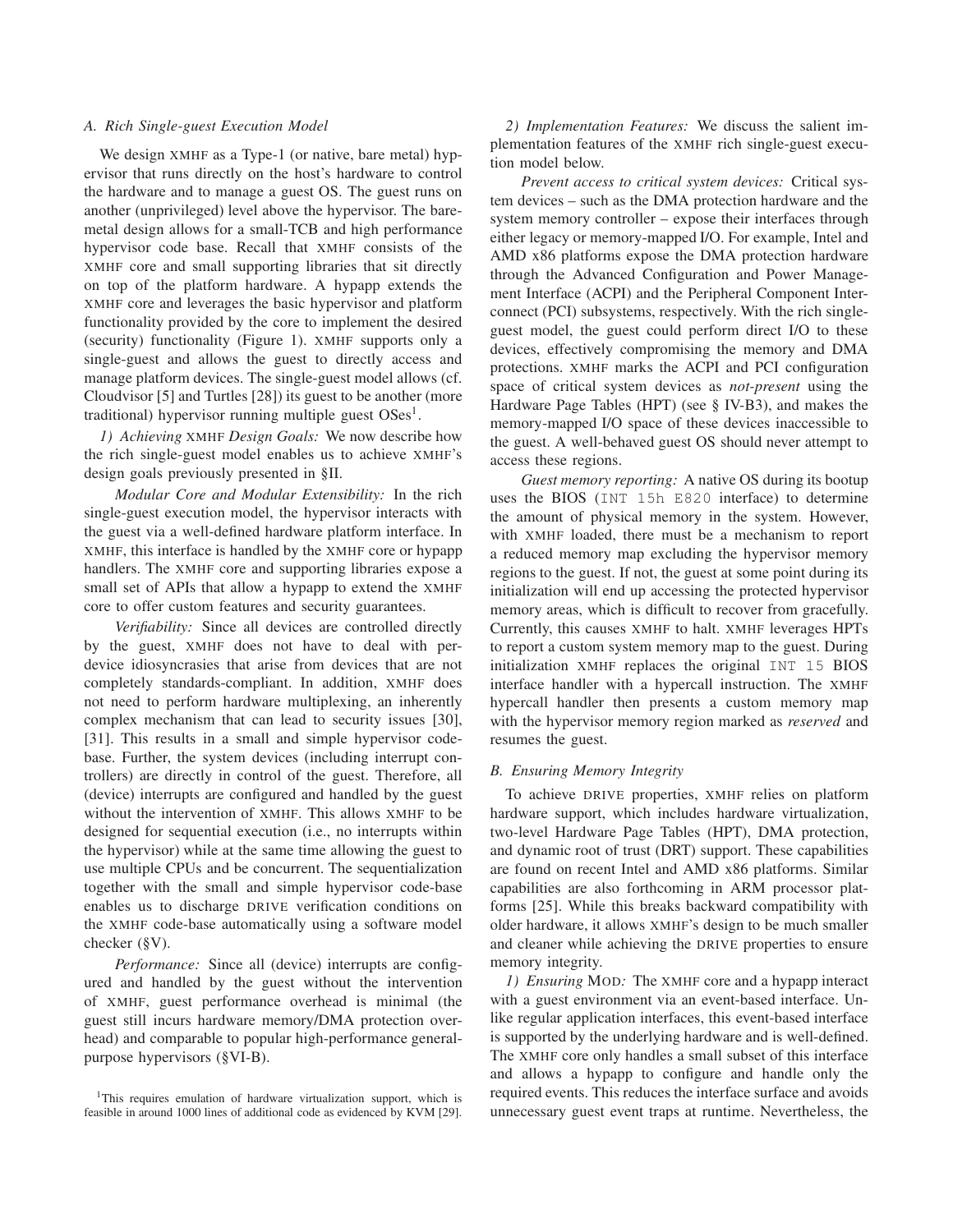event-based interface is versatile enough to enable development of a variety of applications with interesting security properties and functionality [1]–[11], [13]–[16], [32].

XMHF leverages CPU support for hardware virtualization to capture and handle events caused by a guest operating environment. For example, recent x86 and embedded ARM hardware virtualized platforms define a set of *intercepts* that transfer control to the hypervisor upon detecting certain guest conditions [23]–[25]. The XMHF core gets control for all intercepted guest events and in turn invokes the corresponding XMHF/hypapp callback to handle the event (Figure 1). The XMHF/hypapp callback has the option of injecting the event back into the guest for further processing if desired. The event-callback mechanism therefore allows hypapps to easily extend core XMHF functionality to realize desired functionality in the context of a particular guest.

Both Intel and AMD x86 platforms transfer control to a single designated entry point within the hypervisor upon a guest intercept. The core's *eventhub* component is the toplevel intercept entry point in XMHF. For each intercepted class of event the *eventhub* component invokes a distinct hypapp callback with the associated parameters in the context of the CPU on which the intercept was triggered.

*2) Ensuring* ATOM*:* For the initialization init( ), XMHF leverages DRT to ensure its execution atomicity (ATOM*init*). A DRT is an execution environment created through a disruptive event that synchronizes and reinitializes all CPUs in the system to a known good state. It also disables all interrupt sources, DMA, and debugging access to the new environment. XMHF's launch process consists of a XMHF *boot-loader* that establishes a DRT and loads the XMHF *secure-loader* in a memory constrained hardware protected environment (Figure 1).

The XMHF *boot-loader* uses the GETSEC[SENTER] and SKINIT CPU instructions on Intel and AMD x86 platforms respectively, to create a DRT and bootstrap the XMHF *secure-loader* in a memory-protected single-threaded environment. The XMHF *secure-loader* in turn sets up the initial memory paging and DMA protection and transfers control to the XMHF core *startup* component which performs the runtime initialization.

The rich single-guest execution model allows XMHF to be designed for sequential execution (i.e., without any interrupts within the hypervisor). However, on multicore platforms there can still be concurrent execution within the hypervisor during intercept handling. Thus, to ensure ATOM*ih*, XMHF uses a technique called *CPU-quiescing*. Using CPUquiescing, the moment an intercept is triggered on a specific CPU, XMHF stalls the remaining CPUs. Once the intercept has been handled, the stalled CPUs are resumed and control is transferred back to the guest. The quiescing latency is low enough so as not to break any delay-sensitive device I/O (see §VI-B2).

XMHF uses the Non-Maskable Interrupt (NMI) for *CPU-*

*quiescing*. Specifically, when an intercept is triggered on a CPU C, XMHF acquires a global intercept lock and sends an NMI to all other CPUs (excluding  $C$  itself). Since the NMI cannot be masked, this causes the target CPUs to receive an NMI. The NMI handler is invoked, which is an idle spin-lock loop that stalls the CPU on which it runs. Once the intercept has been handled on C, XMHF signals the spin-lock which causes the other CPUs to resume.

Note that DRT automatically disables NMI generation, so the XMHF *secure-loader* and runtime initialization are guaranteed to be single-threaded. The XMHF core then sets up the NMI handler as described above. At runtime, a NMI handler execution on a given CPU is also guaranteed to be atomic. The CPU initiating the quiescing will wait for all the other CPU NMI handlers to enter the idle spin-lock loop before proceeding to execute an intercept handler.

*3) Ensuring* MPROT*:* XMHF uses HPTs for efficient guest memory access control. In particular, the hardware ensures that all memory accesses by guest instructions go via a two-level translation in the presence of the HPT. First, the virtual address supplied by the guest is translated to a guest physical addresses using guest paging structures. Next, the guest physical addresses are translated into the actual system physical addresses using the permissions specified within the HPT. If the access requested by the guest violates the permissions stored in the HPT, the hardware triggers an intercept indicating a violation.

XMHF leverages hardware DMA protections to protect its memory regions from direct access by devices. The DMA protection is part of the hardware platform (e.g., chipset) and is specified using a DMA table within XMHF. In particular, the hardware ensures that all memory accesses by system devices are translated using the permissions specified within the DMA table. The hardware disallows DMA if the access requested violates the permissions stored in the DMA table.

XMHF uses the Extended Page Tables (EPT) and Nested Page Tables (NPT) on Intel and AMD x86 platforms respectively for guest memory access control. On Intel platforms, XMHF uses the VT-d (Virtualization Technology for Directed I/O) support to provide DMA protection. The VT-d page tables contain mappings and protections for the DMA address space as seen by system devices. On AMD platforms, XMHF relies on the Device Exclusion Vector (DEV) for DMA protection. DEV's bitmap structure allows DMA protection to be set for a given memory address range.

*4) Ensuring* INIT*:* During initialization XMHF sets up the HPTs and DMA table permissions so that memory addresses corresponding to the hypervisor memory regions are marked *read-only* and therefore cannot be modified by either the guest or system devices.

The XMHF core *memprot* and *dmaprot* components set up the EPT/NPTs and the VT-d/DEV DMA protection permissions on Intel and AMD x86 platforms respectively.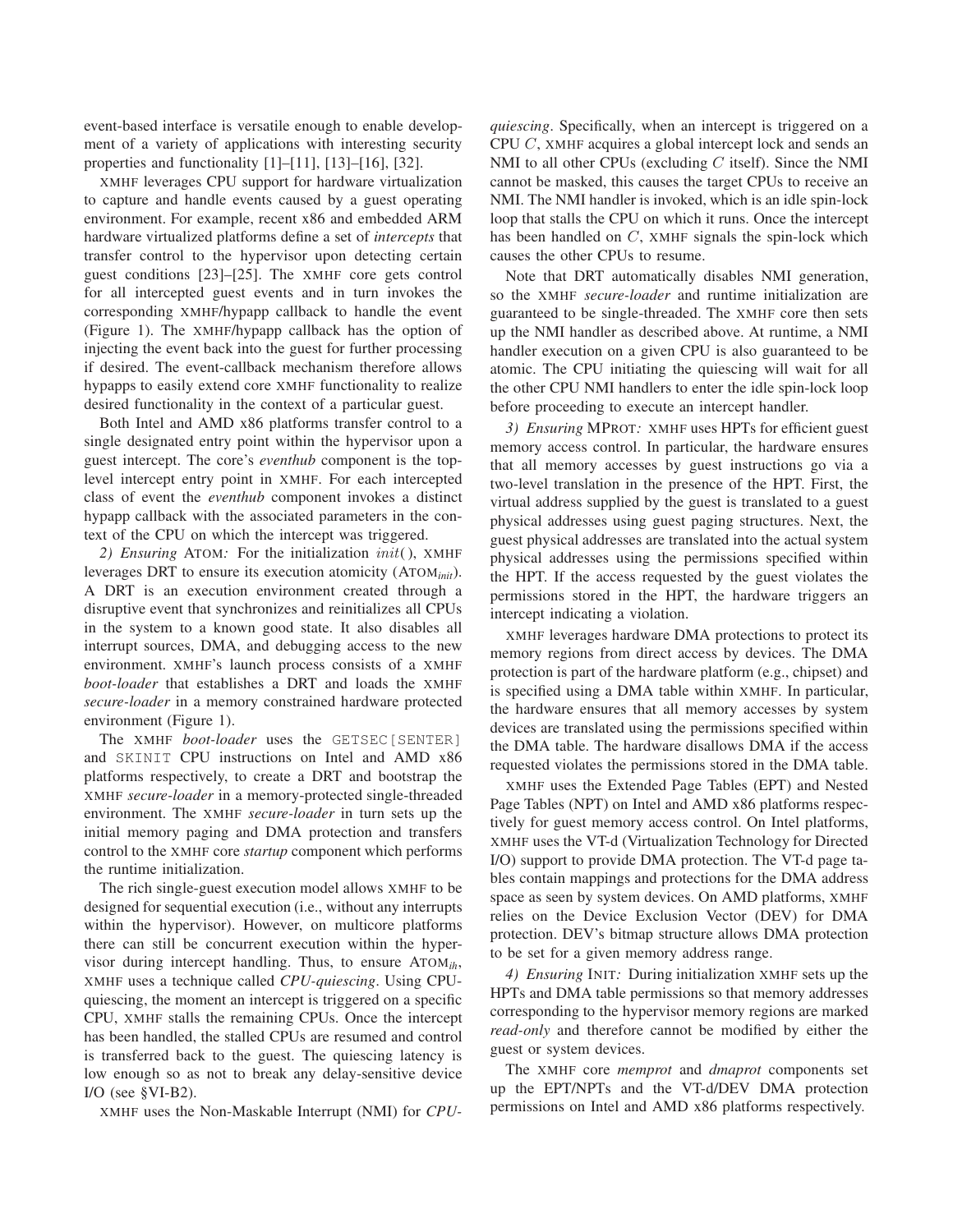*5) Ensuring* MED*:* During initialization, XMHF activates the platform hardware DMA protection mechanism that enforces DMA access control for hypervisor memory accesses by system devices. More concretely, the XMHF core *dmaprot* component activates the VT-d and DEV DMA protection mechanisms on Intel and AMD x86 platforms respectively, to prevent system devices from accessing memory regions belonging to XMHF.

Access control protections for guest memory accesses are described by the HPTs and enforced by the CPU when operating within guest-mode. XMHF uses *partitions*<sup>2</sup> to contain guest code and data. A partition is essentially a bare-bones CPU hardware-backed execution container that enforces system memory isolation for the guest or a portion of it based on HPTs that are initialized by the hypervisor. XMHF creates a primary partition in order to run the guest operating environment. XMHF can also instantiate secondary partitions on demand when requested by a hypapp. These secondary partitions are capable of running specified code within a low-complexity isolated environment, which is explicitly designed without support for scheduling or device interaction (Figure 1). This is useful when a hypapp wishes to implement desired security properties at a fine granularity, e.g., portions of an untrusted application within the operating environment (e.g., TrustVisor [7] and Alibi [1]).

The XMHF core *partition* component uses the VMLAUNCH/VMRESUME and VMRUN CPU instructions on Intel and AMD x86 platforms respectively to instantiate partitions. The following paragraphs describe how XMHF supports multi-processor guests while ensuring hypervisor memory protection.

On x86 platforms, only one CPU – called the boot-strap processor (BSP) – is enabled when the system starts. The other CPUs remain in halted state until activated by software running on the BSP. During its initialization, XMHF activates the remaining CPUs and switches all the CPUs (including the BSP) to host-mode. Next, XMHF sets up the HPTs on all the cores and switches the BSP to guest-mode to start the guest; the remaining CPUs idle in host-mode within XMHF. Finally, the XMHF core *smpguest* component uses a combination of HPTs and intercept handling (described below) to ensure that the remaining cores are switched to guest-mode before they execute guest code. This ensures that HPT access control is always enabled for all CPU cores.

A native multicore capable OS, on the x86 platform, uses the CPU Local Advanced Programmable Interrupt Controller (LAPIC) for multicore CPU initialization [23], [24]. More specifically, the LAPIC Interrupt Control Register (ICR) is used to deliver the startup sequence to a target core. On x86 platforms, the LAPIC is accessed via memory-mapped I/O encompassing a single physical memory page. XMHF leverages Hardware Page Tables (HPTs) to trap and intercept accesses to the LAPIC memory page by the guest OS.

Subsequently, any writes to the LAPIC ICR by the guest causes the hardware to trigger a HPT violation intercept. The XMHF core handles this intercept, disables guest interrupts and sets the guest *trap-flag* and resumes the guest. This causes the hardware to immediately trigger a single-step intercept, which is then handled by the XMHF core to process the instruction that caused the write to the LAPIC ICR. If a startup command is written to the ICR, XMHF voids the instruction and instead runs the target guest code on that core in guest-mode.

*6) Ensuring* SAFEUPD*:* XMHF requires both the XMHF core and the hypapp to use a set of well-defined interfaces provided by the core to perform all changes to the HPTs. These interfaces upon completion, ensure that permissions for the hypervisor memory regions remain unchanged. In the current XMHF implementation, a single XMHF core API function setprot provided by the core *memprot* component allows manipulating guest memory protections via the HPTs.

## V. XMHF VERIFICATION

In this section we present our verification efforts on the XMHF implementation. We discuss which DRIVE properties are manually audited and why they are likely to remain valid during XMHF development. We also show how most of the verifications of DRIVE properties are reduced to inserting assertions in XMHF's source code, which is then checked automatically using CBMC [22]. As our focus is on verifying the memory integrity of the XMHF core, we use a simple hypapp for verification purposes. The hypapp implements a single hypercall interface to manipulate guest memory protections via Hardware Page Tables (HPT).

# *A. Overview*

The XMHF verification process is largely automated. We manually audit 422 lines of C code and 388 lines of assembly language code. The manual auditing applies to functions in XMHF core that are unlikely to change as development proceeds. The automatic verfication of 5208 lines of C code uses CBMC.

In addition to the system assumptions presented in §II, the soundness of our verification results depends on two additional assumptions: (i) CBMC is sound. i.e., if CBMC reports that XMHF passes an assertion, then all executions of XMHF satisfy that assertion; and (ii) the XMHF core interface – determined by the available types of hardware virtualization intercepts – is complete, i.e., XMHF handles all possible intercepts from guests.

#### *B. Verifying Modularity (*MOD*)*

We verify MOD by engineering the source code of XMHF to ensure that the implementations of  $init()$  and

<sup>2</sup>Such CPU execution containers are often called hardware virtual machines in current parlance. However, this is a misnomer in our case since, technically, a virtual machine presents to the guest a virtualized view of the system devices in addition to enforcing memory isolation.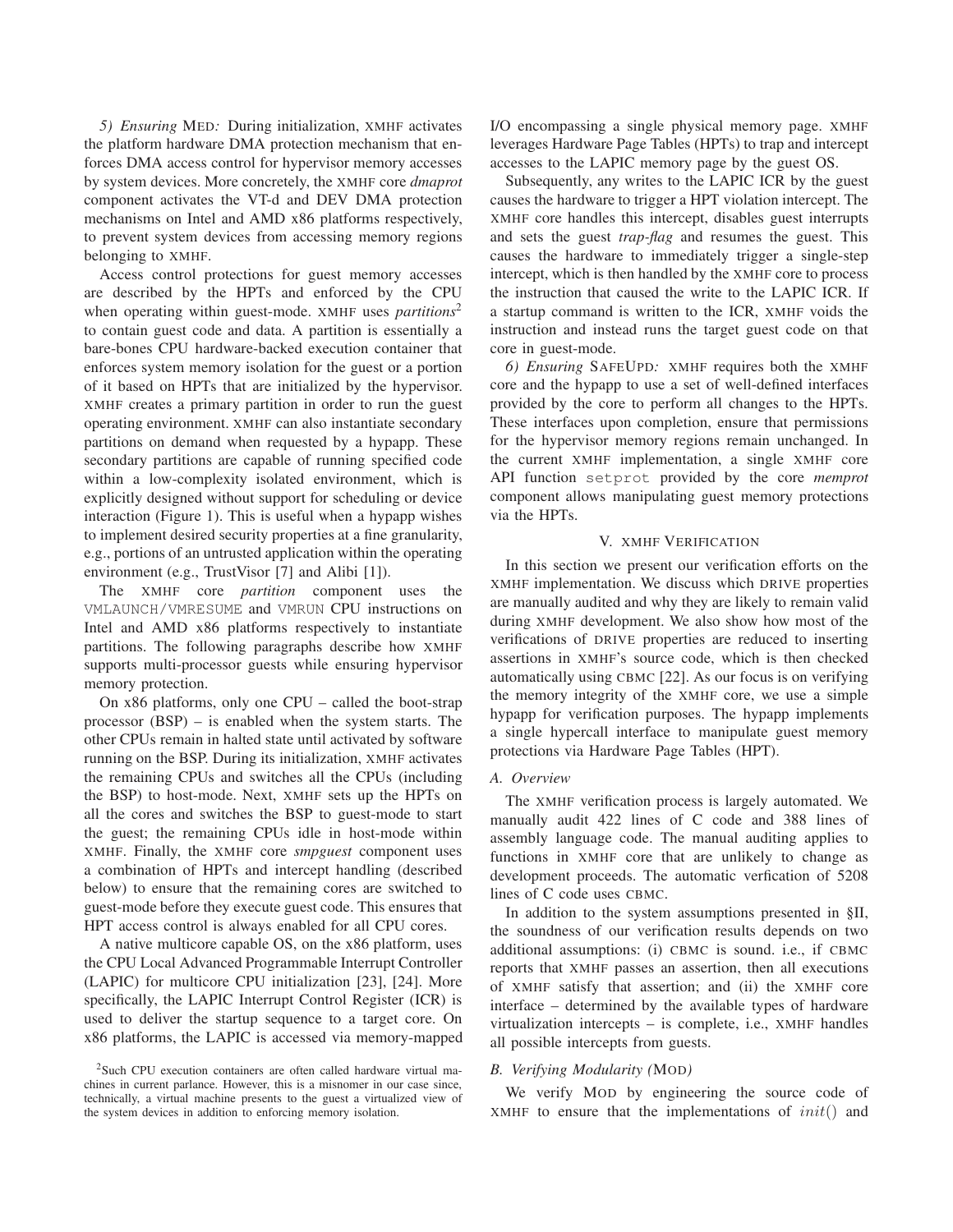$ih_1(), \ldots, ih_k()$  are modular (recall §III-A). The XMHF core *startup* component implements the init() function in XMHF. It first performs required platform initialization, initializes memory such that MPROT holds, then starts the guest in guest-mode. The XMHF core *eventhub* component implements  $ih_1(), \ldots, ih_k()$  in XMHF. More specificially, the *eventhub* component consists of a single top-level intercept handler function which is called whenever any guest intercept is triggered. We refer to this function as  $ihub()$ . The arguments of ihub() indicate the actual intercept that was triggered. Based on the value of these arguments,  $ihub()$ executes an appropriate sub-handler.

## *C. Verifying Atomicity (*ATOM*)*

We rely on the hardware semantics of Dynamic Rootof-Trust (DRT) (§IV-B2) to discharge ATOM*init*. There are preliminary verification results of the correctness of DRT at the design-level [33], which forms the basis of our assumptions on DRT's semantics.

We check ATOM<sub>*ih*</sub> by manually auditing the functions implementing CPU-quiescing (§IV-B2). More specifically we manually audit three C functions which are responsible for stalling and resuming the CPUs and for handling the NMI used for CPU quiescing, to ensure proper intercept serialization. While these checks are done manually, we believe that it is acceptable for several reasons. First, the functions total to only 60 lines of C code. They are largely self-contained (no dependent functions and only four global variables) and invoked as wrappers at the beginning and end of the intercept handlers. Therefore, we only need to perform manual re-auditing if any of the CPU-quiescing functions themselves change. Given the simple design and functionality of quiescing, and based on our development experience so far, we anticipate the quiescing functions to remain mostly unchanged as development proceeds.

## *D. Verifying* MPROT

MPROT is always preserved by XMHF since the HPTs and DMA protection data structures are statically allocated. We verify MPROT automatically by employing a build script that inspects relevant symbol locations in the object and executable files produced during the build process to ensure that the DMA protection and HPT data structures reside within the correct data section in hypervisor memory M.

# *E. Verifying* INIT

INIT is checked by a combination of manual audits and automatic verification on the XMHF source to ensure that before XMHF's  $init()$  function completes, the following are true: DMA table and HPTs are correctly initialized so that memory addresses corresponding to the hypervisor memory regions cannot be changed by either the guest or system devices; and the intercept entry point in XMHF points to  $ihub()$ .

```
//start a partition by switching to guest-mode
//cpu = CPU where the partition is started
void xmhf_partition_start(int cpu)
{
  ...
#ifdef VERIFY
   assert( cpu_HPT_enabled );
   assert( cpu_HPT_base == HPT_base );
   assert( cpu_intercept_handler == ihub );
#endif
  //switch to guest-mode
}
```
Figure 2. Outline of  $x$ mhf\_partition\_start, the function used to execute a target cpu in guest-mode. cpu\_HPT\_enabled and cpu\_HPT\_base enforce hardware page table (HPT) protections. cpu\_intercept\_handler is where the CPU transfers control to when an intercept is triggered in guest-mode. HPT\_base and ihub are the XMHF initialized HPTs and the intercept handler hub respectively. These assertions allow automatic verification of DRIVE properties INIT and MED in XMHF using a model checker.

The manual audits involve 311 lines of C code and 338 lines of assembly language code which include platform hardware initialization, loops including runtime paging and DMA table and HPT setup, and concurrency in the form of multicore initialization within XMHF. Given the stable hardware platform and multicore initialization logic as well as paging, DMA and HPT data structure initialization requirements, we postulate that the manually audited code will remain mostly unchanged as development proceeds, ensuring minimal manual re-auditing effort.

The XMHF *secure-loader* in turn sets up the initial memory paging and DMA protection and transfers control to the XMHF core *startup* component which performs the runtime initialization.

*1) DMA table and HPT initialization:* The XMHF *secureloader* and the XMHF core *startup* component set up the DMA table to prevent system devices from accessing XMHF memory regions. We manually audit the C function responsible for setting up the DMA table to verify that the function assigns entries in the DMA table such that all addresses in M are designated *read-only* by devices.

Before the XMHF  $init()$  function transfers control to the guest, it calls a C function to setup the HPTs for the guest. We manually audit this C function to verify that the function assigns each entry in the HPTs such that all addresses in M are designated read-only by the guest.

*2) Intercept entry point:* The XMHF init() function finally invokes the xmhf\_partition\_start function to start the guest in guest-mode. We insert an assertion in xmhf\_partition\_start and use CBMC to automatically verify the assertion. The inserted assertion in xmhf\_partition\_start checks that the CPU is setup to transfer control to  $ihub()$  on an intercept (Figure 2).

#### *F. Verifying* MED

MED is verified by ensuring the following: (1) XMHF's  $init()$  function in the end sets the CPU to execute in guest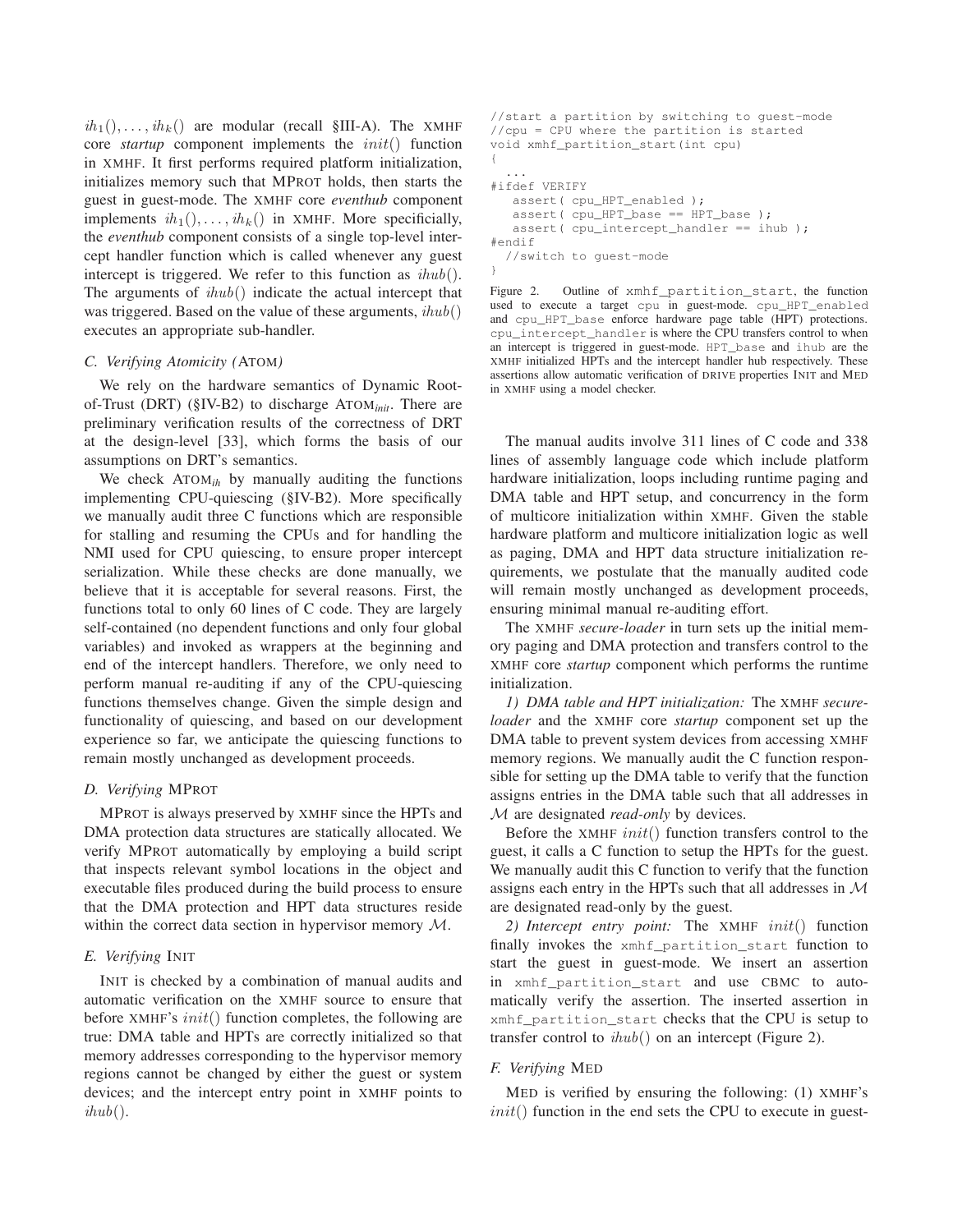mode with the appropriate hardware memory protections in place. In particular, in a multicore system, every CPU that is initialized is set to execute in guest-mode. (2) DMA protection is always active during XMHF runtime. We insert assertions in XMHF source code and use CBMC to automatically verify these assertions.

*1) Guest-mode execution:* XMHF initializes memory protection for a CPU and finally uses the xmhf\_partition\_start function to execute a target CPU in guest-mode. Therefore, we verify that CPU transitions to the correct guest-mode by model-checking the validity of assertions inserted in the xmhf\_partition\_start function (Figure 2). The assertions check that appropriate fields in the MMU data structures are set to point to the correct HPTs and that HPT protections are in effect before using the CPU instruction that performs the switch to guest-mode.

On a multicore platform, XMHF uses a combination of the nested page fault  $(ih_{\text{npf}})$  and the single-step  $(ih_{\text{d}}b)$ intercepts to ensure that each CPU that is initialized is set to execute in guest-mode (via return from  $ihub()$ ) before it executes any attacker code (recall §IV-B5). More specifically, XMHF maps the LAPIC to a page in  $M$  during initialization. Subsequently, assuming SAFEUPD holds, ensuring MED on multicore systems reduces to verifying that: (i)  $ih\_npf()$ disables guest interrupts and sets the guest trap-flag on access to the LAPIC memory-mapped I/O page, and (ii)  $ih_d$  db() prevents a direct write to the LAPIC Interrupt Control Register (ICR) upon detecting a startup command and instead runs the target guest code on C in *guest-mode*.

We check this property by a combination of manual audits and automatic verification by model-checking the validity of assertions inserted in  $ihub()$ ,  $ih\_npf$  and  $ih\_db$ (Figure 3). The assertions check that the appropriate core is switched to guest-mode if the single-step intercept is triggered. The manual audits comprise of 51 lines of C code which correspond to the LAPIC page mapping setup and handling within  $init()$ ,  $ih\_npf$  and  $ih\_db$ .

*2) DMA protection:* The XMHF *secure-loader* is started via a DRT operation which ensures that the *secure-loader* memory is automatically DMA-protected by the hardware (§IV-B2). The XMHF *secure-loader* activates DMA protection for the XMHF runtime before transferring control to the XMHF core *startup* component which, during initialization, re-activates DMA protection before transferring control to the guest. The DMA protection activation is done by setting the appropriate bits in the DMA protection hardware registers to enforce DMA protection. We verify this by modelchecking the validity of a properly inserted assertion in XMHF, as shown in Figure 4. The inserted assertion checks that the relevant (enable) bit is set in the DMA protection hardware register value before writing to the register to enable DMA protection.

```
//top-level intercept handler
//cpu = CPU where intercept triggered
//x = triggered interceptvoid ihub(int cpu, int x){
  //...main body of ihub
#ifdef VERIFY
  assert( cpu_HPT_enabled );
  assert( cpu_HPT_base == HPT_base );
  assert( cpu_intercept_handler == ihub );
#endif
}
//nested page fault handler
void ih_npfe(){
#ifdef VERIFY
  int pre_npfe = NPFELAPIC_TRIGGERED(x);
#endif
  //...main body of ih_npfe
#ifdef VERIFY
  assert (!pre_npfe || GUEST_TRAPPING(cpu));
#endif
}
//single-step exception handler
void ih_db(){
#ifdef VERIFY
```
int pre\_dbe = DBE\_TRIGGERED(x); #endif //...main body of ih\_db #ifdef VERIFY assert (!pre\_dbe || CORE\_PROTECTED(cpu)); #endif

Figure 3. Outline of  $ihub()$ , the top-level intercept handler function, and  $ih\_npf$  and  $ih\_db$ , the nested page fault and single-step handlers. NPFELAPIC\_TRIGGERED(x) = true iff x indicates that the npf intercept was triggered in response to the guest accessing the LAPIC memory-mapped I/O page. GUEST\_TRAPPING(cpu) = true iff the CPU identified by cpu has interrupts disabled and is set to generate a db intercept. DBE\_TRIGGERED(x) = true iff x indicates that the db intercept was triggered. CORE\_PROTECTED(cpu) = true iff the LAPIC ICR register write was disallowed. cpu\_HPT\_enabled and cpu\_HPT\_base are the MMU fields that enforce hardware page tables (HPT). cpu\_intercept\_handler is the field that the CPU transfers control to when an intercept is triggered in guest-mode. HPT\_base and ihub are the XMHF initialized HPTs and the intercept handler hub respectively. These macros and assertions allow a model checker to automatically verify MED in XMHF.

## *G. Verifying* SAFEUPD

}

Under the assumption that the XMHF core and the hypapp only modify guest memory protections through the core API function setprot, and that neither the XMHF core or the hypapp modify their own code regions and the entry point to the hypervisor, verification of SAFEUPD is reduced to checking that when setprot completes, all hypervisor memory addresses are still protected. We additionally know that after XMHF's  $init()$  function completes, the hypervisor memory is protected (§V-E), so we further reduce the verification obligation to checking that setprot does not alter the protection bits of hypervisor memory regions

Similar to before, we use CBMC to automatically verify setprot does not alter the protection bit of the hypervisor memory by inserting an assertion preceding every write op-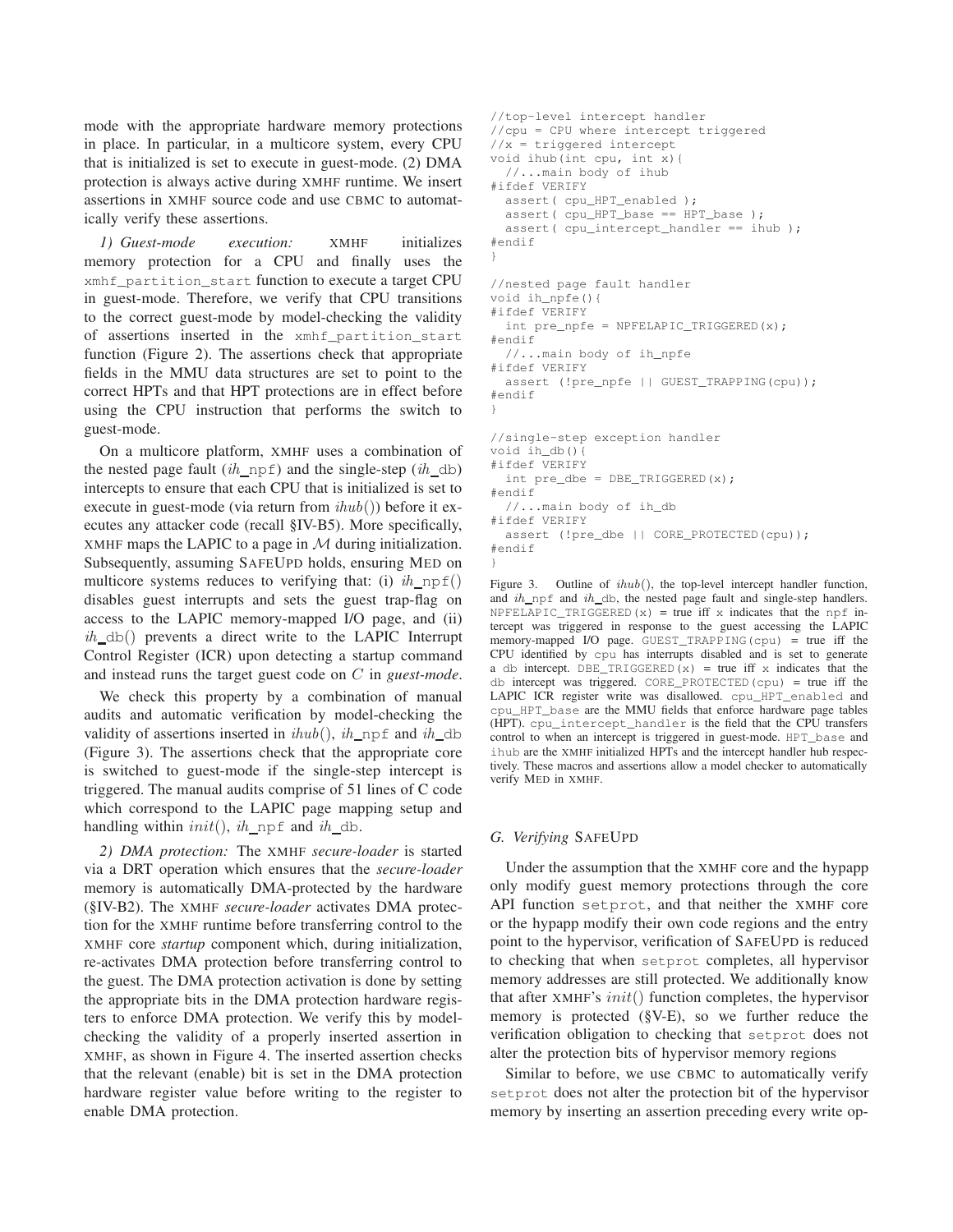```
//activate DMA protection
  ...
#ifdef VERIFY
  assert( controlreg_value & DMAP_ENABLE );
#endif
 DMAPwrite(controlreg, controlreg_value);
  ...
```
Figure 4. Outline of DMA protection activation in XMHF. controlreg and controlreg\_value are the DMA protection hardware control register and register value respectively. DMAP\_ENABLE enables the DMA protection and DMAPwrite writes a value to a given DMA protection hardware register. The assertion allows a model checker to automatically verify DMA protection activation.

```
//set permission of address a to p
void xmhf_memprot_setprot(int a,int p)
{
  ...
  //the following assertion precedes every
  //statement that sets permission of
  //address a to p
#ifdef VERIFY
 assert (a < HVLO &a > HVHI);
#endif
  ...
}
```
Figure 5. Outline of the XMHF core API function setprot, which is used to modify guest memory protections via the Hardware Page Tables (HPT). The assertion allows a model-checker to verify DRIVE SAFEUPD.

eration to the HPTs, checking that the address being written to does not belong to the hypervisor. More concretely, the hypervisor memory is maintained in a contiguous set of addresses beginning at HVLO and ending at HVHI. Therefore, every statement that potentially modifies the permission of a memory address a is preceded by an assertion that checks that  $a$  < HVLO  $\wedge$   $a$  > HVHI, as shown in Figure 5.

# *H. Discussion*

*1) Modular Development and Verification:* XMHF's verification is intended to be used as part of the XMHF build process automatically. Developers of hypapps are not required to deal with the verification directly. This is similar to other approaches such as the SDV tool [34] which packages the device driver verifier as part of the driver verifier kit for Windows. Developers, however, must adhere to the prescribed XMHF core APIs when changing guest memory protections or accessing the hardware TCB control structures (e.g., performing chipset I/O or accessing hardware virtual machine control structures). Developers must also ensure that hypapp code does not perform writes to code or write to arbitrary data that is not part of the hypapp.

Note that the assertions and verification statements inserted in the XMHF code are for use by CBMC only. Once CBMC reports a successful verification, these statements and assertions are proven unnecessary, and can therefore be removed in the production version of XMHF, so that they do not hinder performance.

*2) Manual Audits:* The manual audits described in the previous sections include constructs that CBMC cannot verify, including loops that iterate over entire page tables (e.g., runtime paging, DMA table and HPTs), platform hardware initialization and interaction (e.g., CPU, LAPIC, BIOS and PCI) and concurrency (e.g., multicore initialization within XMHF and multicore guest setup). These are verification challenges that continue to garner attention from the research community. For example, a number of other tools (see [35] for a list) are being developed for verifying concurrent C programs. There are design-level verification techniques [36], [37] that could be employed to address the scalability problem (e.g. loops) with current model-checkers, for hypervisor designs. We plan to explore their applicability in the future.

## VI. EVALUATION

We present the TCB size of XMHF's current implementation and describe our efforts in porting several recent hypervisor-based research efforts as hypapps running on XMHF. We then present the performance impact on a legacy guest operating system running on XMHF and evaluate the performance overhead that XMHF imposes on a hypapp. We also compare XMHF's performance with the popular open-source Xen hypervisor. These results explain the basic hardware virtualization overhead intrinsic to the design of XMHF. Finally, we discuss our verification results.

## *A.* XMHF *TCB and Case Studies with hypapps*

XMHF's TCB consists of the XMHF core, the hypapp and supporting libraries used by the hypapp. The XMHF supporting libraries (totaling around 8K lines of C code) currently include a tiny C runtime library, a small library of cryptographic functions, a library with optional utility functions such as hardware page table abstractions and command line parsing functions, and a small library to perform useful TPM operations. From a hypapp's perspective, the minimum TCB exposed by XMHF comprises the XMHF core which consists of 6018 SLoC.

We demonstrate the utility of XMHF as a common framework for developing hypapps by porting several recent opensource research efforts in the hypervisor space to XMHF. Figure 6 shows the SLoC metrics and platform support for each hypapp before and after the port to XMHF. TrustVisor [7] and Lockdown [2] are fully functional, and their code sizes are precise. The development of HyperDbg [8], XTRec [6] and SecVisor [10] is sufficiently advanced to enable estimation of their final sizes via manual inspection of their existing sources and differentiation between the hypervisor core and hypapp-specific logic. Figure 6 shows that the XMHF core forms 48% of a hypapp's TCB, on average. This supports our hypothesis that these hypervisors share a common hypervisor core that is re-used or engineered from scratch with every new application. Also, using XMHF endows the hypapps with support for x86 muticore platforms from both Intel and AMD for free.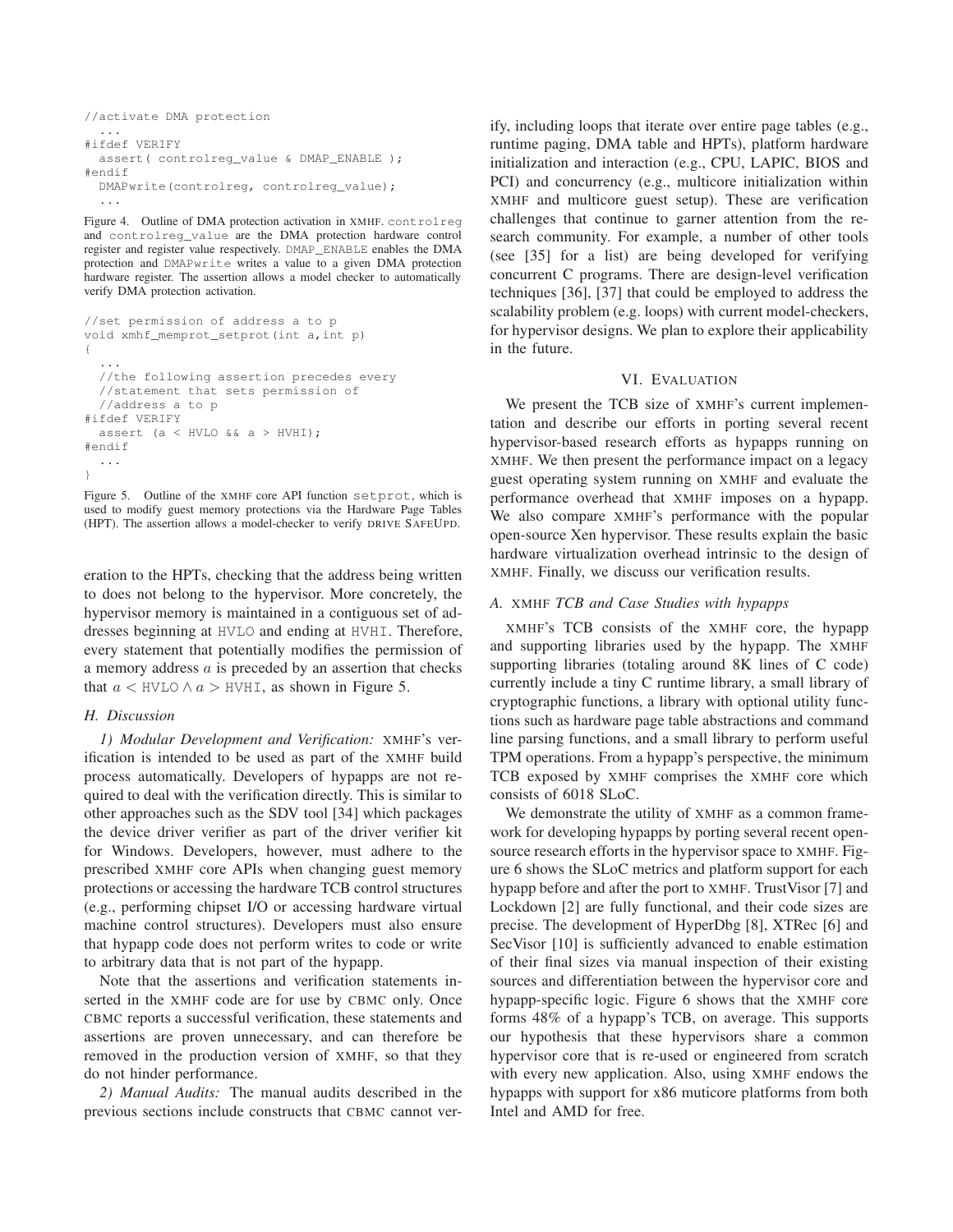|            |             | Original      |                | On XMHF     |             |             |           |                |           |  |
|------------|-------------|---------------|----------------|-------------|-------------|-------------|-----------|----------------|-----------|--|
| hypapp     | <b>SLoC</b> | Arch. Support | Multicore      | <b>XMHF</b> | hypapp      | Total       | $\%$ XMHF | Arch. Support  | Multicore |  |
|            |             |               | Support        | core        | libs.       | <b>SLoC</b> | core      |                | Support   |  |
|            |             |               |                | <b>SLoC</b> | <b>SLoC</b> |             |           |                |           |  |
| TrustVisor | 6481        | $x86$ AMD     | N <sub>o</sub> | 6018        | 9138        | 15156       | 40%       | x86 AMD, Intel | Yes       |  |
| Lockdown   | ~10000      | $x86$ AMD     | N <sub>0</sub> | 6018        | 9391        | 15409       | $40\%$    | x86 AMD, Intel | Yes       |  |
| XTRec*     | 2195        | $x86$ AMD     | No.            | 6018        | 3500*       | 9500*       | $63\%*$   | x86 AMD, Intel | Yes       |  |
| SecVisor*  | 1760        | $x86$ AMD     | N <sub>0</sub> | 6018        | $2200*$     | 8200*       | $73%$ *   | x86 AMD, Intel | Yes       |  |
| HyperDbg*  | 18967       | x86 Intel     | N <sub>0</sub> | 6018        | 17800*      | 23800*      | $25\%*$   | x86 AMD, Intel | Yes       |  |

Figure 6. Porting status of several hypervisor-based open-source research efforts as XMHF hypapps. Note (\*) the development of HyperDbg, XTRec and SecVisor is sufficiently advanced to enable estimation of their final sizes via manual inspection of their existing sources and differentiation between the hypervisor core and hypapp-specific logic

## *B. Performance Measurements*

We measure XMHF's runtime performance using two metrics: 1) guest overhead imposed solely by the framework (i.e., without any hypapp), and 2) base overhead imposed by XMHF for a given hypapp.

Our platform is an HP Elitebook 8540p with a Quad-Core Intel Core i7 running at 3 GHz, 4 GB RAM, 320GB SATA HDD and an Intel e1000 ethernet controller, using Ubuntu 12.04 LTS as the guest OS running the Linux kernel v3.2.2. For network benchmarks, we connect another machine via a 1 Gbps Ethernet crossover link and run the 8540p as a server. We use XMHF with both 4K and 2MB hardware page table (HPT) mappings for measurement purposes.

*1) Guest Performance:* With the rich single-guest execution model (§IV-A) all platform devices are directly accessed and managed by the guest without any intervention (traps) by XMHF. Further, the XMHF runtime gets control only when a configured guest event is explicitly triggered (§IV-B1). Thus, when a well-behaved legacy guest runs, the performance overhead is exclusively the result of the hardware virtualization mechanisms, particularly the Hardware Page Tables (HPT) and the DMA protection.

We execute both compute-bound and I/O-bound applications with XMHF. For compute-bound applications, we use the SPECint 2006 suite. For I/O-bound applications, we use the iozone (disk read and write), compilebench (project compilation), and unmodified Apache web server performance. For iozone, we perform the disk read and write benchmarks with 4K block size and 2GB file size. We use the compile benchmark from compilebench. We run Apache on top of XMHF, and use the Apache Benchmark (ab) included in the Apache distribution to perform 200,000 transactions with 20 concurrent connections.

Our results are presented in Figure 7. Most of the SPEC benchmarks show less than 3% performance overhead. However, there are four benchmarks with over 10%, and two more with 20% and 55% overhead. For I/O application benchmarks, read access to files and network access incurs the highest overhead (40% and 25% respectively). The rest of the benchmarks show less than 10% overhead. We attribute the high compute and I/O benchmark latency to benchmark operations that stress the paging logic involving the HPT and I/O DMA logic involving the DMA access control tables. These overheads are comparable to other generalpurpose high-performance hypervisors using hardware virtualization including HPT and DMA protections (§VI-C). We expect these overheads to diminish with newer HPT and DMA protection hardware. In general, for both compute and I/O benchmarks, XMHF with 2MB HPT configuration performs better than XMHF with 4KB HPT configuration.

*2) Performance of hypapps:* A hypapp built on top of XMHF incurs two basic runtime overheads: (a) when the hypapp is invoked via intercepted guest events (including a hypercall), and (b) when the hypapp quiesces cores in a multi-core system in order to perform HPT updates.

When the hypapp is invoked, the CPU switches from guest to host mode, saving the current guest environment state and loading the host environment state. After the hypapp finishes its task, the CPU switches back to guest mode by performing the reverse environment saving and loading. Thus, there is a performance impact from cache and TLB activity. We measure this overhead by invoking a simple hypercall within the guest and measuring the round-trip time.

As described in §IV-B2, XMHF employs CPU-quiescing on SMP platforms to ensure intercept serialization. As XMHF uses the NMI for this purpose (§IV-B2), it results in a performance overhead. We measure this overhead by using a simple hypapp that quiesces all other cores, performs a NOP, and then releases them, all in response to a single guest hypercall event. We use a guest application that invokes the hypercall and measure the round-trip time.

The hypapp overheads on XMHF for both 4K and 2MB HPT configurations, for intercepted guest events and quiescing are on average 10 and 13.9 micro-seconds respectively. We note that these hypapp overheads occur every time a guest event is intercepted. Depending on the hypapp functionality this may happen less frequently (a typical and desirable approach today, as evidenced by the hypapps discussed in §VI-A) or more frequently. In either case, the overheads are chiefly due to the hardware (intercept worldswitch and NMI signaling). We expect this to diminish as hardware matures. As these overheads reduce, we could conceivably have hypapps interact with the guest in the same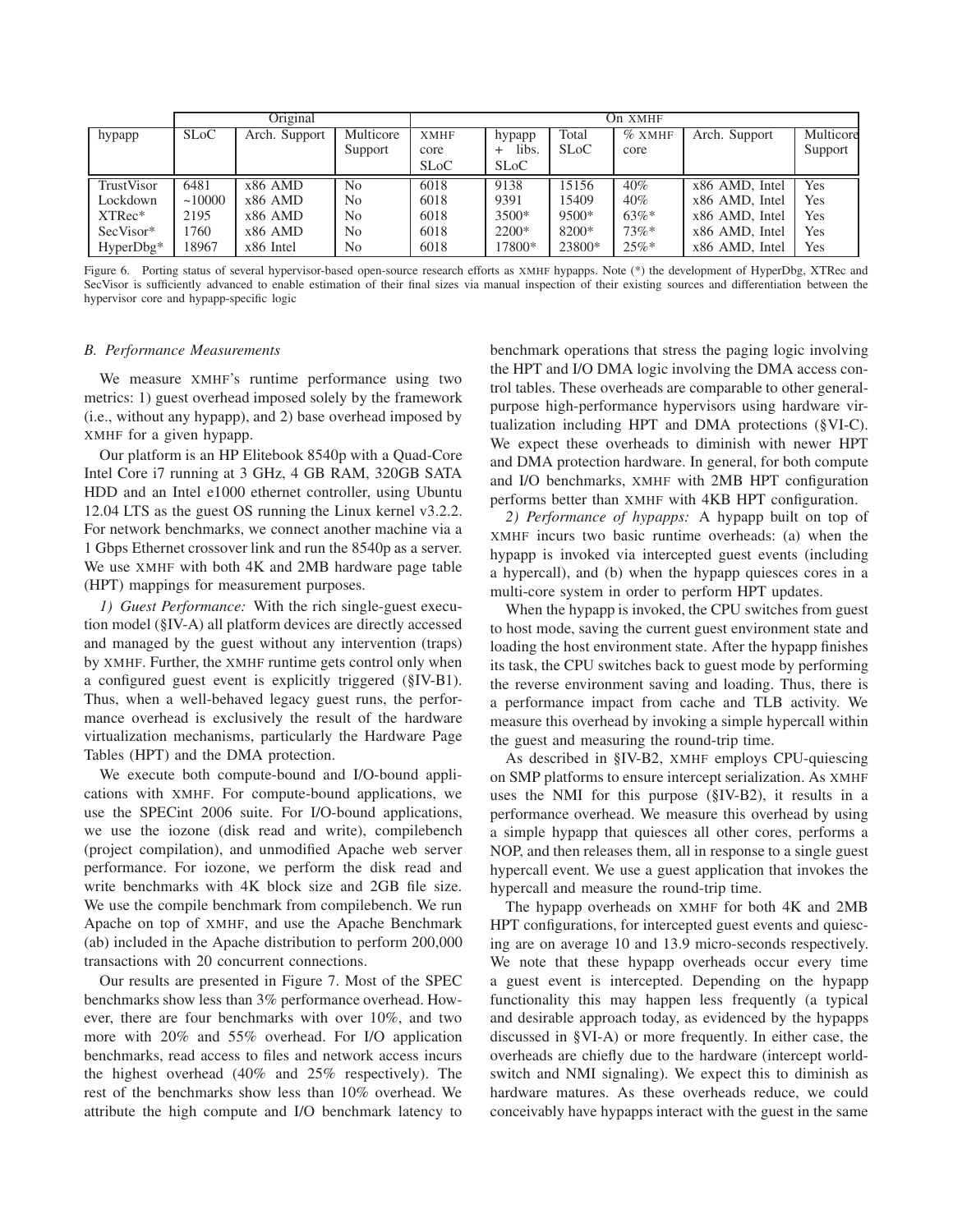

Figure 7. XMHF Application Benchmarks; xmhf-4K = 4K HPT mapping; xmhf-2M = 2MB HPT mapping.



Figure 8. XMHF Performance Comparison with Xen: XMHF and Xen have similar performance for compute-bound and disk I/O-bound applications; XMHF performance is closer to native speed than Xen for network-I/O.

spirit as regular applications interact with OS kernels today.

#### *C. Performance Comparison*

We now compare XMHF's performance with the popular Xen (v 4.1.2) hypervisor. We use three hardware virtual machine (HVM) configurations for domU, that are identical in memory and CPU configuration to the native system: HVM domU (xen-domU-hvm), HVM domU with paravirtualized drivers (xen-domU-pvhvm) and HVM domU with pcipassthrough (xen-domU-passthru). We also use dom0 (xendom0) as a candidate for performance evaluation. We use the compute and I/O-bound application benchmarks as described previously (see §VI-B1). Figure 8 shows our performance comparison results. For compute-bound applications XMHF and Xen have similar overheads (around 10% on average) with the 2MB XMHF HPT configuration performing slightly better. For disk I/O benchmarks, XMHF, xen-dom0 and xendomU-pvhvm have the lowest overheads (ranging from 3- 20%). Both XMHF and Xen have higher overheads on the

| Prog.          | <b>OP</b> | <b>SP</b> | VCC | Vars | <b>CLS</b> | $T_D$ | Т  | М   |
|----------------|-----------|-----------|-----|------|------------|-------|----|-----|
| P              | 1654      | 1452      | 111 | 437K | 1560K      | 25    | 76 | 1.9 |
| DМ             | 1667      | 1465      | 116 | 438K | 1561K      | 27    | 81 | 1.9 |
| DМ<br>$\Omega$ | 1668      | 1466      | 116 | 438K | 1561K      | 25    | 79 | 1.9 |
| $P_3^M$        | 1669      | 1467      | 116 | 438K | 1561K      | 25    | 79 | 1.9 |
| $P_{\rm *}^M$  | 1653      | 1451      | 117 | 463K | 1668K      | 25    | 80 | 1.9 |
| $P_{1}^{L}$    | 1679      | 1477      | 111 | 476K | 1728K      | 28    | 82 | 1.9 |
| $P_2^L$        | 1654      | 1452      | 111 | 437K | 1559K      | 25    | 79 | 1.9 |
| $P_3^L$        | 1652      | 1450      | 111 | 437K | 1559K      | 25    | 79 | 1.9 |
| Ρŀ             | 1634      | 1441      | 111 | 437K | 1560K      | 25    | 79 | 1.9 |
| $P_5^L$        | 1652      | 1450      | 111 | 437K | 1560K      | 24    | 78 | 1.9 |
| $P_6^L$        | 1652      | 1450      | 111 | 437K | 1560K      | 25    | 79 | 1.9 |

Figure 9. XMHF verification results with CBMC. OP = number of assignments before slicing; SP = number of assignments after slicing; VCC = number of VCCs after simplification; Vars = number of variables in SAT formula;  $CLS =$  number of clauses in SAT formula;  $T_D =$  time (sec) taken by SAT solver;  $T =$  total time (sec);  $M =$  maximum memory (GB)

disk read benchmark when compared to other disk benchmarks. For network-I/O benchmark, XMHF has the lowest overhead (20-30%). xen-dom0 and xen-domU-passthru incur a 45% and 60% overhead respectively, while xen-domU-hvm and xen-domU-pvhvm have more than 85% overhead.

## *D. Verification Results*

We now describe our experiments in verifying DRIVE properties and invariants by model-checking the XMHF implementation. These verification problems are reduced to proving the validity of assertions in a sequential C program  $P$  (§V). We discuss our experience in using several publicly available software model checkers to verify P. All experiments were performed on a 2 GHz machine with a time limit of 1800 seconds and a memory limit of 10GB.

*1) Experience with* CBMC*:* CBMC [22] is a bounded model checker for verifying ANSI C programs. It supports advanced C features like overflow, pointers, and function pointers, and can find bugs such as pointer dereferencing to unallocated memory and array out-of-bounds accesses. It is therefore uniquely suited to verify system software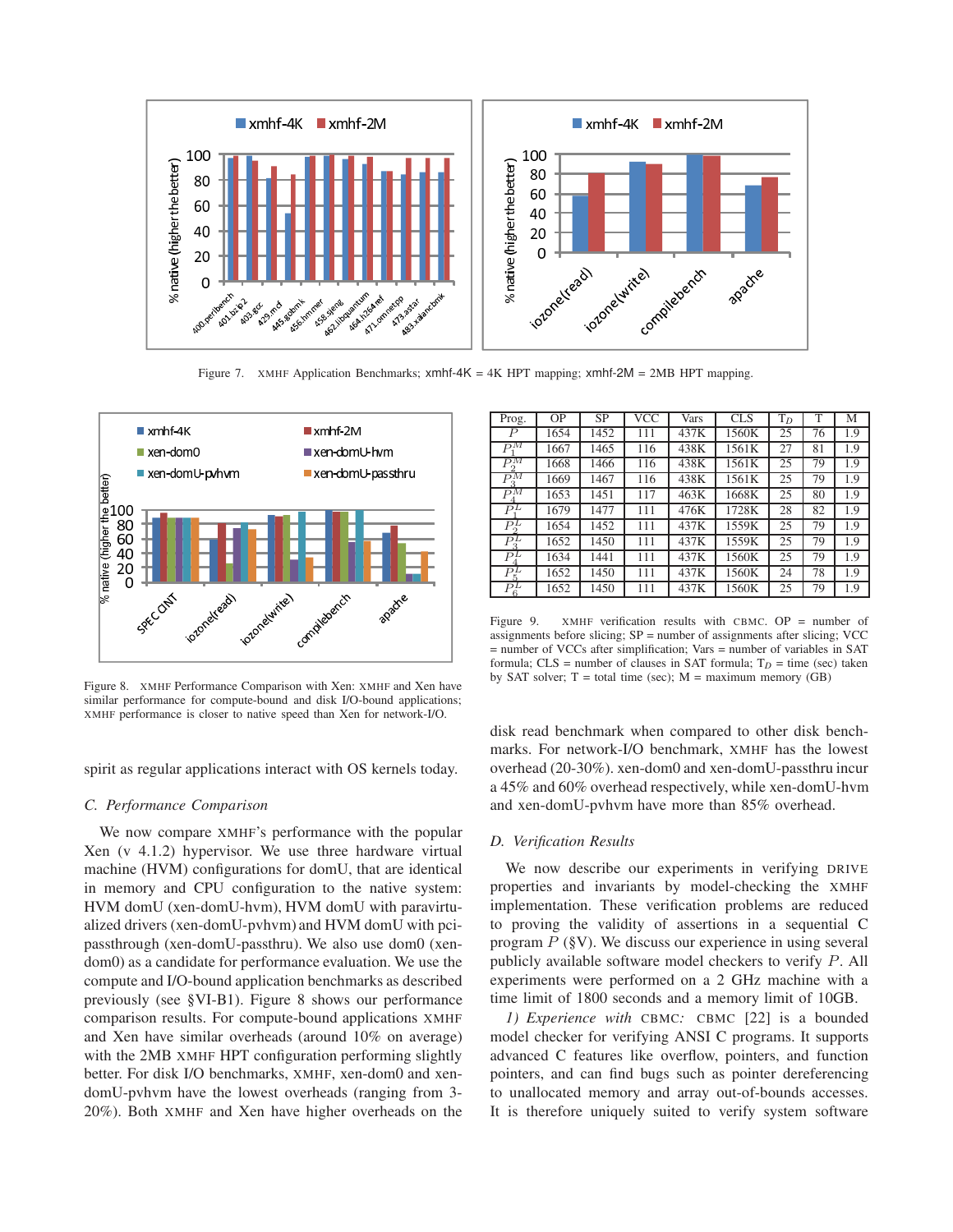such as XMHF. CBMC is only able to verify programs without unbounded loops;  $P$  (XMHF core) complies with this requirement. During verification of  $P$ , CBMC automatically sliced away unreachable code and unrolled the remaining (bounded) loops.

The version of CBMC available publicly when we began our experiments was 4.0. This version did not handle two C features that are used in  $P$  – function pointers and typecasts from byte arrays to structs. We believe that these features are prevalent in system software in general. We contacted CBMC developers about these issues, and they incorporated fixes in the next public release CBMC 4.1. CBMC 4.1 verifies P successfully.

We also seeded errors in  $P$  to create ten additional buggy programs. Four of the buggy programs  $(P_1^M - P_4^M)$  contain memory errors that dereference unallocated memory. The remaining six buggy programs  $(P_1^L - P_6^L)$  have logical errors that cause assertion violations. In each case, CBMC finds the errors successfully. Table 9 summarizes the overall results for CBMC 4.1. Note that the SAT instances produced are of non-trivial size, but are solved by the back-end SAT solver used by CBMC in about 25 seconds each. Also, about 75% of the overall time is required to produce the SAT instance. This includes parsing, transforming the program to an internal representation (called a GOTO program), slicing, simplification, and generating the SAT formula.

*2) Experience with Other Model Checkers:* We also tried to verify  $P$  and the ten buggy programs with three other publicly available software model checkers that target C  $code - BLAST [38], SATABS [39], and WOLVERINE [40].$ All these model checkers are able to verify programs with loops and use an approach called Counterexample Guided Abstraction Refinement (CEGAR) [41], [42] combined with predicate abstraction [43]. BLAST 2.5 could not parse any of the target programs. In contrast, SATABS 3.1 timed out in all cases after several iterations of the CEGAR loop. On the other hand, WOLVERINE 0.5c ran out of memory in all cases during the first iteration of the CEGAR loop.

## VII. RELATED WORK

BitVisor [44] and NoHype [45], [46] are hypervisors that eliminate runtime complexity by running guests with preallocated memory, and direct access to devices. XMHF also advocates the *rich* single-guest execution model (§ IV-A). However, XMHF is designed to provide a common hypervisor core functionality given a particular CPU architecture while at the same time supporting extensions that can provide custom hypervisor-based solutions ("hypapps") for specific functional and security properties. The extensibility of XMHF allows hypapps to be built around it while preserving memory integrity. Xen [47], KVM [29], VMware [48], NOVA [49], Qubes [50] and L4 are general purpose (opensource) hypervisors and micro-kernels which have been used for hypervisor based research [11]–[16], [28]. However, unlike XMHF, they do not present clear extensible interfaces for hypapp developers or preserve memory integrity. Further, complexity arising from device multiplexing and increased TCB make them prone to security vulnerabilities [51]–[55]. OsKit [56] provides a framework for modular OS development. XMHF provides a similar modular and extensible infrastructure for creating hypapps.

A sound architecture [57], [58] is known to be essential for the development of high quality software. Moreover, there has been a body of work in using architectural constraints to not only to drive the analysis of important quality attributes – but also to make such analysis more tractable [59]. Our work reaffirms these ideas, and demonstrates concretely the synergy between – and importance of – architecture and analysis in the context of developing an integrity-protected hypervisor.

The idea of an interface constrained adversary [33], [60] has been used to model and verify security properties of a number of systems. In particular, pinning down the attacker's interface enables systematic and rigorous reasoning about security guarantees. This idea appears in our work as well. Specifically, restricting the attacker's interface to a set of intercept handlers is crucial for the feasibility of DRIVE.

A number of projects have used software model checking and static analysis to find errors in source code, without a specific attacker model. Some of these projects [61]–[63] target a general class of bugs. Others focus on specific types of errors, e.g., Kidd et al. [64] detect atomic set serializability violations, while Emmi et al. [65] verify correctness of reference counting implementation. All these approaches require abstraction, e.g., random isolation [64] or predicate abstraction [65], to handle source code, and therefore, are unsound and/or incomplete. In contrast, we focus on a methodology to develop a hypervisor that achieves a specific security property against a well-defined attacker.

Finally, there has been several projects on verifying security of operating system and hypervisor implementations. Neumann et al. [66], Rushby [67], and Shapiro and Weber [68] propose verifying the design of secure systems by manually proving properties using a logic and without an explicit adversary model. A number of groups [18]–[20] have employed theorem proving to verify security properties of OS implementations. Barthe et al. [69] formalized an idealized model of a hypervisor in the Coq proof assistant and Alkassar et al. [70], [71] and Baumann et al. [72] annotated the C code of a hypervisor and utilized the VCC [21] verifier to prove correctness properties. Approaches based on theorem proving are applicable to a more general class of properties, but also require considerable manual effort. For example, the seL4 verification [20] shows a form of functional correctness, essentially relating the C implementation with a high level specification and required several man years effort. Since the high-level specification does not include an explicit adversary that is trying to break memory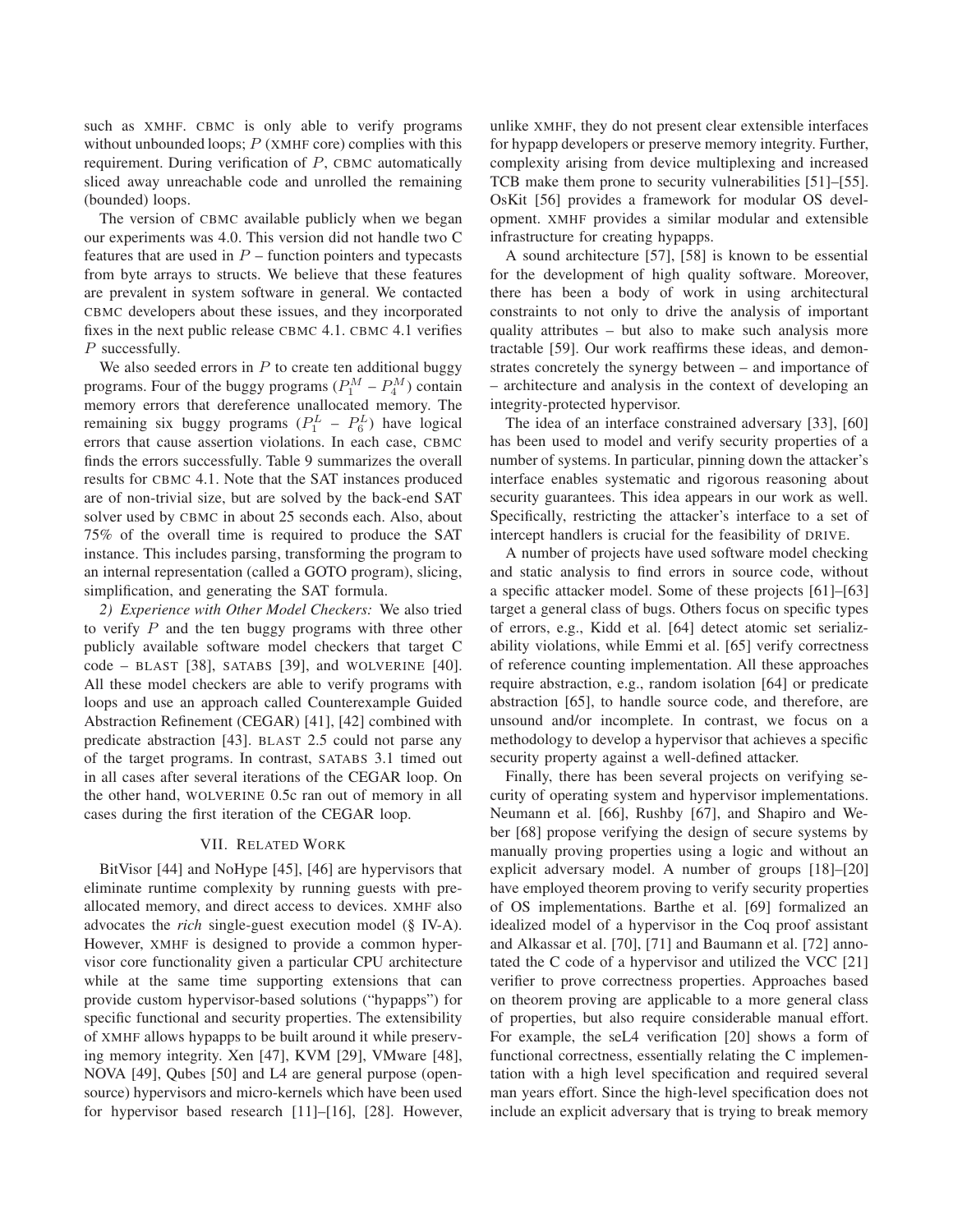integrity, the verification does not imply the security property of interest to us. In contrast, our approach is more automated but we focus on a specific security property (memory integrity) with an explicit adversary model. However, since we do not verify full functional correctness, we cannot, for example, claim that our system will not crash.

# VIII. CONCLUSION AND FUTURE WORK

We propose an eXtensible and Modular Hypervisor Framework (XMHF) which strives to be a comprehensible and flexible platform for building hypervisor applications ("hypapps"). XMHF is based on a design methodology that enables automated verification of hypervisor memory integrity. In particular, the automated verification was performed on the actual source code of XMHF – consisting of 5208 lines of C code – using the CBMC model checker We believe that XMHF provides a good starting point for research and development on hypervisors with rigorous and "designed-in" security guarantees. Given XMHF's features and performance characteristics, we believe that it can significantly enhance (security-oriented) hypervisor research and development.

One direction for future work is modular verification of the XMHF core composed with hypapps. Another direction is to extend DRIVE to other security properties such as secrecy. A challenge here is that for such a property, the attacker's interface is much less well-defined compared to memory integrity, due to the possibility of covert channels etc. Yet another direction is to include support for concurrent execution within XMHF and the hypapps. The question here is whether, or how, we can still guarantee memory integrity.

Acknowledgements. We thank our shepherd, William Enck, for his help with the final version of this paper, as well as the anonymous reviewers for their detailed comments. We also want to thank Adrian Perrig, Virgil Gligor and Zongwei Zhou for stimulating conversations on XMHF. This work was partially supported by NSF grants CNS-1018061, CCF-0424422, CNS-0831440, and an AFOSR MURI on Science of Cybersecurity. Copyright 2012 Carnegie Mellon University and IEEE<sup>3</sup>.

#### **REFERENCES**

- [1] C. Chen, P. Maniatis, A. Perrig, A. Vasudevan, and V. Sekar, "Towards verifiable resource accounting for outsourced computation," in *Proc. of ACM VEE*, 2013.
- [2] A. Vasudevan, B. Parno, N. Qu, V. D. Gligor, and A. Perrig, "Lockdown: Towards a safe and practical architecture for security applications on commodity platforms," in *Proc. of TRUST*, Jun. 2012.
- [3] Z. Wang, C. Wu, M. Grace, and X. Jiang, "Isolating commodity hosted hypervisors with hyperlock," in *Proc. of EuroSys 2012*.

<sup>3</sup>This material is based upon work funded and supported by the Department of Defense under Contract No. FA8721-05-C-0003 with Carnegie Mellon University for the operation of the Software Engineering Institute, a federally funded research and development center. This material has been approved for public release and unlimited distribution. DM-0000090

- [4] Z. Zhou, V. D. Gligor, J. Newsome, and J. M. McCune, "Building verifiable trusted path on commodity x86 computers," in *Proc. of IEEE S&P*, May 2012.
- [5] F. Zhang, J. Chen, H. Chen, and B. Zang, "CloudVisor: retrofitting protection of virtual machines in multi-tenant cloud with nested virtualization," in *Proc. of SOSP*, 2011.
- [6] A. Vasudevan, N. Qu, and A. Perrig, "Xtrec: Secure real-time execution trace recording on commodity platforms," in *Proc. of IEEE HICSS*, Jan. 2011.
- [7] J. M. McCune, Y. Li, N. Qu, Z. Zhou, A. Datta, V. Gligor, and A. Perrig, "TrustVisor: Efficient TCB reduction and attestation," in *Proc. of IEEE S&P*, May 2010.
- [8] A. Fattori, R. Paleari, L. Martignoni, and M. Monga, "Dynamic and transparent analysis of commodity production systems," in *Proc. of IEEE/ACM ASE 2010*.
- [9] L. Litty, H. A. Lagar-Cavilla, and D. Lie, "Hypervisor support for identifying covertly executing binaries," in *Proc. of USENIX Security Symposium*, 2008.
- [10] A. Seshadri, M. Luk, N. Ou, and A. Perrig, "SecVisor: A tiny hypervisor to provide lifetime kernel code integrity for commodity OSes," in *Proc. of SOSP*, 2007.
- [11] X. Xiong, D. Tian, and P. Liu, "Practical protection of kernel integrity for commodity os from untrusted extensions," in *Proc. of of NDSS 2011*.
- [12] L. Singaravelu, C. Pu, H. Haertig, and C. Helmuth, "Reducing TCB complexity for security-sensitive applications: Three case studies," in *Proc. of EuroSys*, 2006.
- [13] R. Ta-Min, L. Litty, and D. Lie, "Splitting Interfaces: Making Trust Between Applications and Operating Systems Configurable," in *Proc. of SOSP*, 2006.
- [14] A. Dinaburg, P. Royal, M. Sharif, and W. Lee, "Ether: malware analysis via hardware virtualization extensions," in *Proc. of of ACM CCS 2008*.
- [15] D. Quist, L. Liebrock, and J. Neil, "Improving antivirus accuracy with hypervisor assisted analysis," *J. Comput. Virol.*, vol. 7, no. 2, pp. 121–131, May 2011.
- [16] M. I. Sharif, W. Lee, W. Cui, and A. Lanzi, "Secure in-vm monitoring using hardware virtualization," in *Proc. of ACM CCS*.
- [17] X. Chen, T. Garfinkel, E. C. Lewis, P. Subrahmanyam, C. A. Waldspurger, D. Boneh, J. Dwoskin, and D. R. K. Ports, "Overshadow: A virtualization-based approach to retrofitting protection in commodity operating systems," in *Proc. of ASPLOS*, Mar. 2008.
- [18] B. J. Walker, R. A. Kemmerer, and G. J. Popek, "Specification and verification of the UCLA Unix security kernel,' *Communications of the ACM (CACM)*, vol. 23, no. 2, 1980.
- [19] C. L. Heitmeyer, M. Archer, E. I. Leonard, and J. D. McLean, "Formal specification and verification of data separation in a separation kernel for an embedded system," in *Proc. of ACM CCS*, 2006.
- [20] G. Klein, K. Elphinstone, G. Heiser, J. Andronick, D. Cock, P. Derrin, D. Elkaduwe, K. Engelhardt, R. Kolanski, M. Norrish, T. Sewell, H. Tuch, and S. Winwood, "seL4: formal verification of an OS kernel," in *Proc. of SOSP*, 2009.
- [21] E. Cohen, M. Dahlweid, M. A. Hillebrand, D. Leinenbach, M. Moskal, T. Santen, W. Schulte, and S. Tobies, "VCC: A Practical System for Verifying Concurrent C," in *Proc. of TPHOLs*, 2009.
- [22] E. Clarke, D. Kroening, and F. Lerda, "A Tool for Checking ANSI-C Programs," in *Proc. of TACAS*, 2004.
- [23] Intel Corporation, "Intel 64 and IA-32 Architectures Software Developer's Manual Combined Volumes:1, 2A, 2B, 2C, 3A, 3B, and 3C," 2011.
- [24] Advanced Micro Devices, "AMD64 architecture programmer's manual: Volume 2: System programming," AMD Pub-